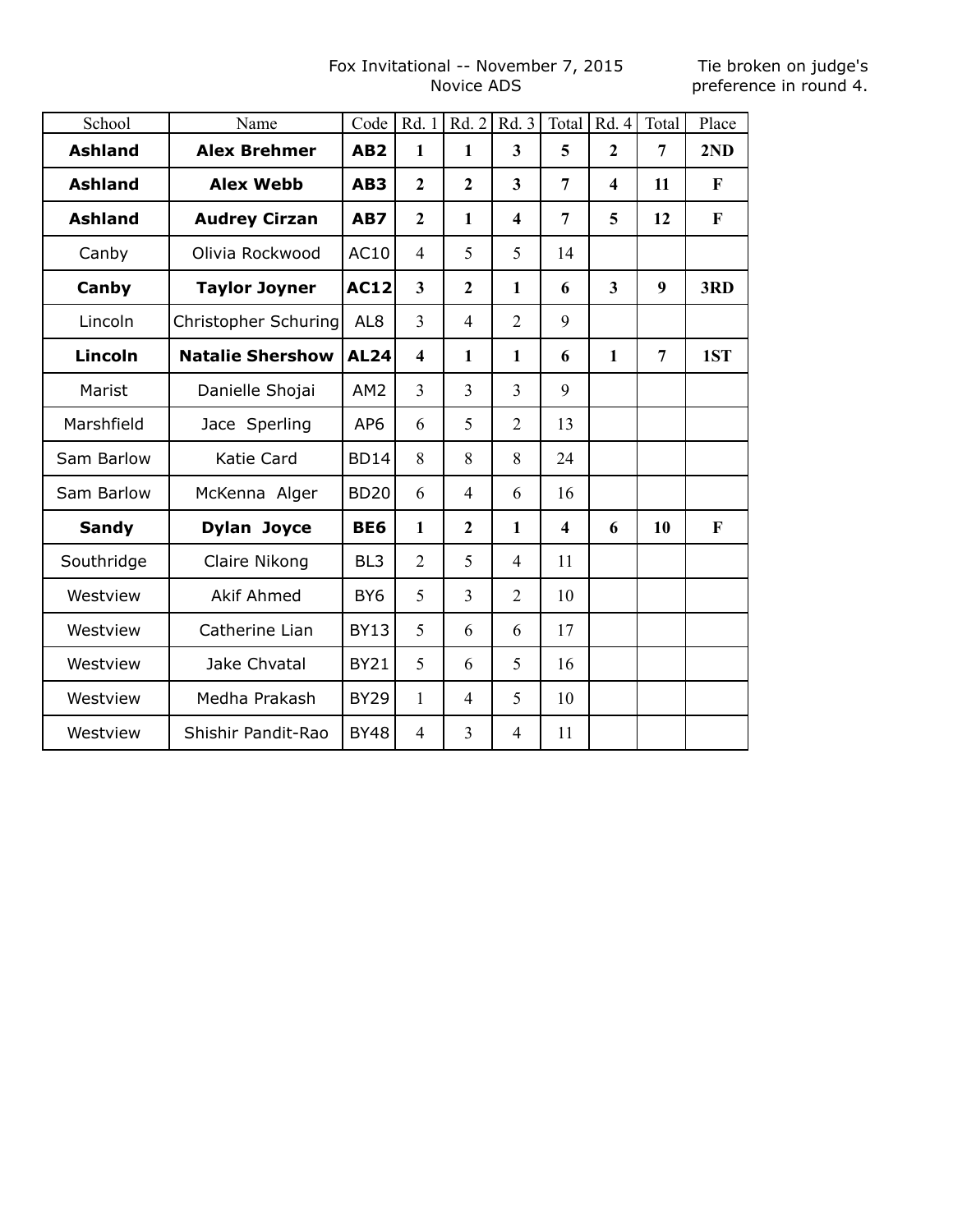# Fox Invitational -- November 7, 2015 Open ADS

#### Tie broken on judge's preference in round 4.

| School            | Name                     | Code             | Rd.1                    | Rd.2             | Rd.3           | Total                   | Rd. 4                   | Total          | Place       |
|-------------------|--------------------------|------------------|-------------------------|------------------|----------------|-------------------------|-------------------------|----------------|-------------|
| Ashland           | John Ropp                | AB19             | 6                       | 5                | $\overline{4}$ | 15                      |                         |                |             |
| <b>Cleveland</b>  | <b>Juliana Strickler</b> | <b>AE20</b>      | $\overline{2}$          | 3                | $\overline{2}$ | $\overline{7}$          | $\overline{\mathbf{4}}$ | 11             | $\mathbf F$ |
| Cleveland         | Terrell Cunningham       | AE43             | $\overline{2}$          | 1                | 5              | 8                       |                         |                |             |
| Lincoln           | Ethan Dennis             | AL10             | $\overline{4}$          | 3                | $\overline{4}$ | 11                      |                         |                |             |
| Lincoln           | <b>Maia Abbruzzese</b>   | <b>AL22</b>      | $\mathbf{1}$            | 5                | 1              | $\overline{7}$          | 1                       | 8              | 2ND         |
| <b>Marshfield</b> | <b>Nathan Blanchard</b>  | <b>AP13</b>      | $\boldsymbol{2}$        | 4                | 1              | $\overline{7}$          | 6                       | 13             | $\mathbf F$ |
| Marshfield        | Skyler Houghtaling       | AP20             | 6                       | 6                | 6              | 18                      |                         |                |             |
| McMinnville       | Caleb Landis             | AT7              | $\overline{4}$          | $\mathbf{1}$     | 3              | 8                       |                         |                |             |
| Nestucca          | Adrian Perez             | AX1              | $\overline{2}$          | $\overline{4}$   | $\overline{4}$ | 10                      |                         |                |             |
| Oak Hill          | Emma Rosander            | AY4              | 8                       | 8                | 8              | 24                      |                         |                |             |
| <b>Rex Putnam</b> | <b>Juan Andres Ortiz</b> | BC <sub>2</sub>  | $\overline{\mathbf{3}}$ | $\mathbf{1}$     | 1              | 5                       | 5                       | 10             | F           |
| Sam Barlow        | Autumn Wilson            | B <sub>D</sub> 4 | 3                       | 5                | $\overline{2}$ | 10                      |                         |                |             |
| Sam Barlow        | Claire Putnam            | BD <sub>5</sub>  | 5                       | 5                | 5              | 15                      |                         |                |             |
| Sandy             | <b>Mikey Brooks</b>      | <b>BE15</b>      | 6                       | 3                | $\overline{4}$ | 13                      |                         |                |             |
| Silverton         | Tessa Kinsey             | <b>BG15</b>      | $\overline{4}$          | 3                | 5              | 12                      |                         |                |             |
| Sunset            | Sarthak Shah             | <b>BP31</b>      | 3                       | $\overline{2}$   | 3              | 8                       |                         |                |             |
| West Albany       | Connor Schaffner         | BW <sub>3</sub>  | 5                       | 6                | 5              | 16                      |                         |                |             |
| <b>Westview</b>   | <b>Aditya Jain</b>       | BY3              | 1                       | 1                | $\overline{2}$ | $\overline{\mathbf{4}}$ | $\overline{\mathbf{3}}$ | $\overline{7}$ | 1ST         |
| Westview          | Divya Jeyasingh          | <b>BY16</b>      | $\overline{4}$          | $\overline{2}$   | 3              | 9                       |                         |                |             |
| Westview          | Rohith Sudhakar          | <b>BY41</b>      | 1                       | $\overline{4}$   | 6              | 11                      |                         |                |             |
| <b>Westview</b>   | Sarah Milshtein          | <b>BY45</b>      | 1                       | $\boldsymbol{2}$ | 3              | 6                       | $\mathbf{2}$            | 8              | 3RD         |
| Westview          | Suchith Otturu           | <b>BY56</b>      | 5                       | 6                | 6              | 17                      |                         |                |             |
| Wilson            | Diana Herrera            | BZ8              | 5                       | $\overline{2}$   | $\overline{2}$ | 9                       |                         |                |             |
| Wilson            | Tatum Bair               | <b>BZ17</b>      | $\mathfrak{Z}$          | 4                | $\mathbf{1}$   | $8\,$                   |                         |                |             |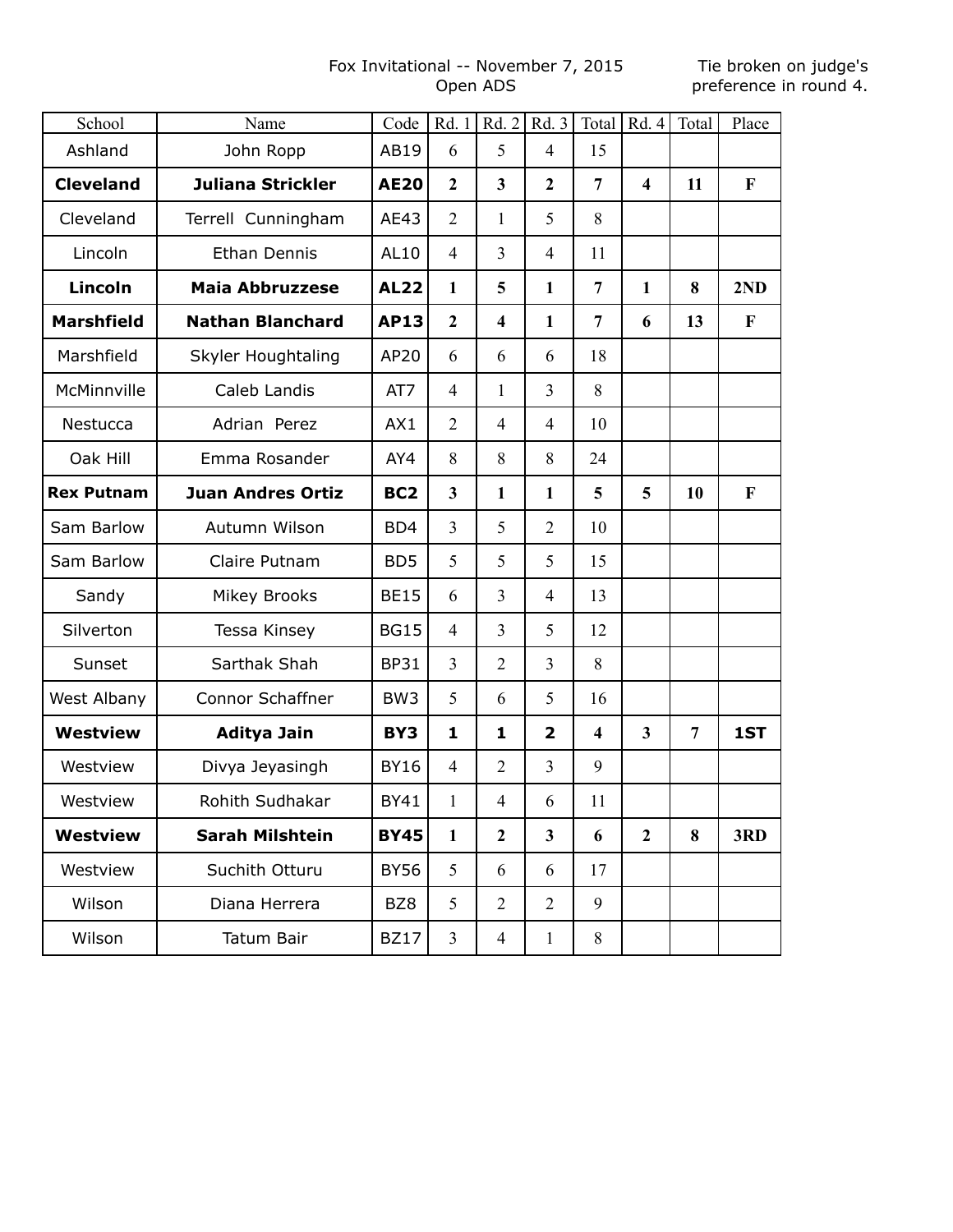# Fox Invitational -- November 7, 2015 Novice DI

Tie broken on judge's preference in round 4.

| School             | Name                            | Code        | Rd. 1          | Rd.2                    | Rd.3                    | Total | Rd.4                    | Total | Place |
|--------------------|---------------------------------|-------------|----------------|-------------------------|-------------------------|-------|-------------------------|-------|-------|
| <b>Cleveland</b>   | Matthew Blender   AE28          |             | 3              | $\mathbf{2}$            | $\mathbf{2}$            | 7     | 1                       | 8     | 3RD   |
| <b>McMinnville</b> | Lauren Armstrong   AT14         |             | 1              | 1                       | 1                       | 3     | 3                       | 6     | 2ND   |
| Sam Barlow         | Liz Card                        | <b>BD19</b> | 3              | 1                       | 4                       | 8     |                         |       |       |
| <b>Sam Barlow</b>  | <b>Taylor Schantzen   BD28 </b> |             | $\overline{2}$ | 3                       | $\overline{\mathbf{2}}$ | 7     | 4                       | 11    | F     |
| Sunset             | Vinay Deshmukh   BP37           |             | 4              | 4                       | 3                       | 11    |                         |       |       |
| Westview           | Malini Ganguly BY27             |             | 1              | $\overline{\mathbf{2}}$ | 1                       | 4     | $\overline{\mathbf{2}}$ | 6     | 1ST   |
| Westview           | Meher Chand                     | <b>BY31</b> | 2              | 4                       | 3                       | 9     |                         |       |       |
| Westview           | Pravallika Kona                 | <b>BY35</b> | 4              | 3                       | 4                       | 11    |                         |       |       |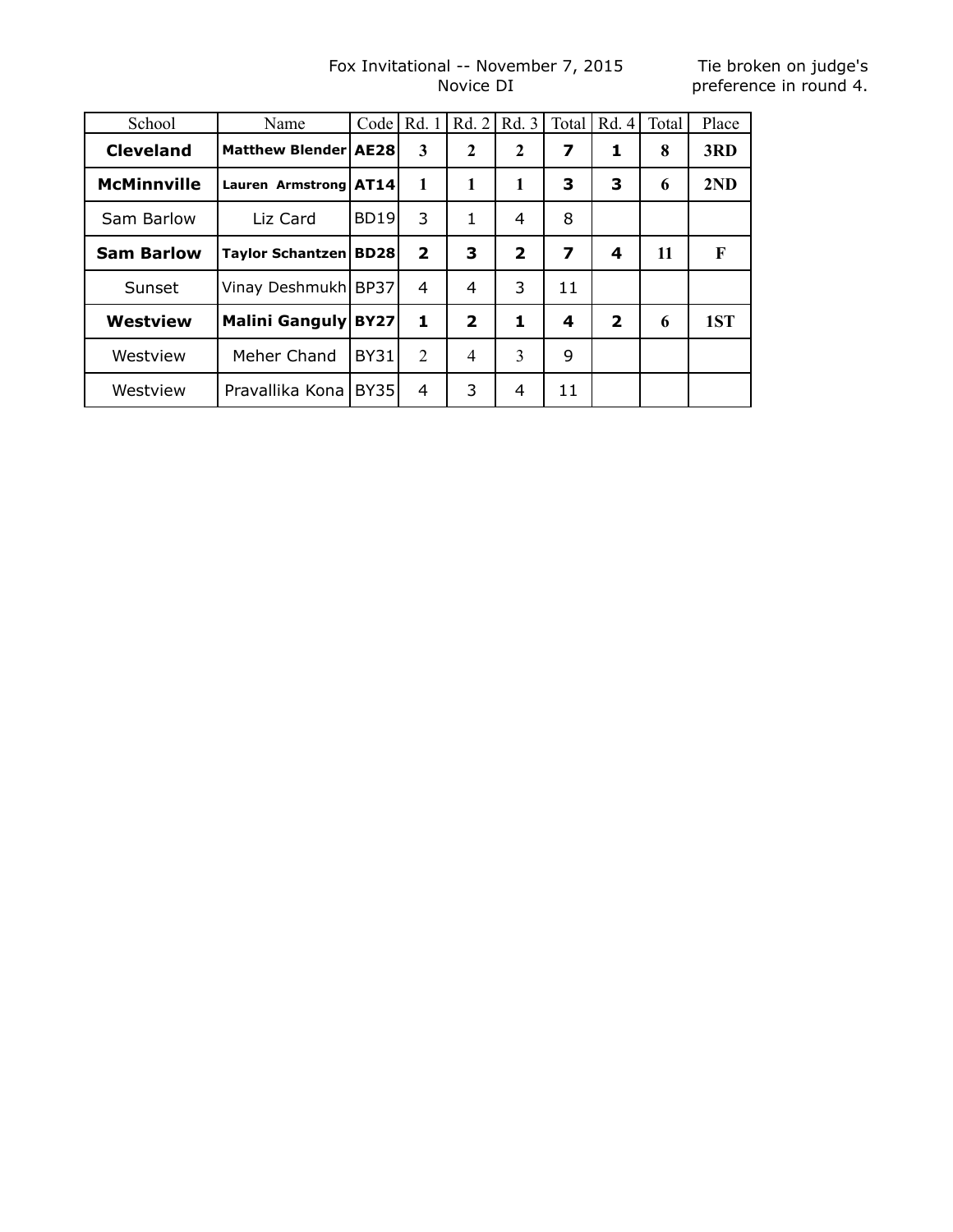#### Fox Invitational -- November 7, 2015 Open DI

| School             | Name                    |                 | Code   Rd. 1            | Rd.2                    | Rd.3           | Total          | Rd.4                    | Total | Place        |
|--------------------|-------------------------|-----------------|-------------------------|-------------------------|----------------|----------------|-------------------------|-------|--------------|
| Canby              | Ruth Reding Hofart AC11 |                 | 6                       | 6                       | 7              | 19             |                         |       |              |
| Cleveland          | Monica Arnone           | AE30            | 5                       | 5                       | 6              | 16             |                         |       |              |
| <b>Lake Oswego</b> | Meghana Mysore AH20     |                 | $\overline{\mathbf{2}}$ | $\overline{\mathbf{2}}$ | 1              | 5              | $\overline{7}$          | 12    | F            |
| Marshfield         | Aria Davis              | AP3             | $\overline{4}$          | 2                       | 5              | 11             |                         |       |              |
| <b>Marshfield</b>  | <b>Mason Blohm</b>      | <b>AP10</b>     | $\overline{\mathbf{2}}$ | 1                       | $\overline{2}$ | 5              | $\overline{\mathbf{4}}$ | 9     | $\mathbf{F}$ |
| Marshfield         | Matthew Hampton         | AP11            | 8                       | 8                       | 8              | 24             |                         |       |              |
| Marshfield         | Maxwell Freeman         | AP12            | $\overline{2}$          | $\overline{4}$          | $\overline{2}$ | 8              |                         |       |              |
| <b>Marshfield</b>  | <b>Quinn Earle</b>      | <b>AP15</b>     | 3                       | 1                       | 3              | $\overline{7}$ | $\mathbf{1}$            | 8     | 1ST          |
| Marshfield         | Rachel Simon            | AP16            | $\overline{4}$          | 3                       | $\overline{4}$ | 11             |                         |       |              |
| Marshfield         | <b>Riley Kirby</b>      | AP17            | 3                       | 5                       | 3              | 11             |                         |       |              |
| <b>McMinnville</b> | <b>Allie Pope</b>       | AT <sub>2</sub> | 4                       | 1                       | 1              | 6              | $\boldsymbol{2}$        | 8     | 2ND          |
| <b>McMinnville</b> | <b>Caleb Landis</b>     | AT7             | $\mathbf{1}$            | 4                       | 1              | 6              | 5                       | 11    | F            |
| <b>McMinnville</b> | <b>Hope Smothers</b>    | AT11            | $\mathbf{1}$            | $\overline{2}$          | 3              | 6              | $\overline{\mathbf{3}}$ | 9     | 3RD          |
| Nestucca           | Kat Sutton              | AX7             | 7                       | 7                       | 6              | 20             |                         |       |              |
| Nestucca           | Morgan Kirkpatrick      | AX10            | $\overline{7}$          | 7                       | 5              | 19             |                         |       |              |
| Sam Barlow         | Ali Card                | BD <sub>2</sub> | 5                       | 5                       | $\overline{7}$ | 17             |                         |       |              |
| Silverton          | Elijah Rakha-Sheketoff  | BG <sub>6</sub> | 3                       | 6                       | 4              | 13             |                         |       |              |
| Sprague            | Maya Seiber             | <b>BM18</b>     | 5                       | 3                       | 5              | 13             |                         |       |              |
| <b>Westview</b>    | <b>Michelle Bonilla</b> | <b>BY32</b>     | $\mathbf{1}$            | 3                       | $\overline{2}$ | 6              | 6                       | 12    | F            |
| Wilson             | Adelaide Beeman-White   | BZ1             | 6                       | $\overline{4}$          | 6              | 16             |                         |       |              |
| Wilson             | Hannah Borel            | <b>BZ11</b>     | 6                       | 6                       | $\overline{4}$ | 16             |                         |       |              |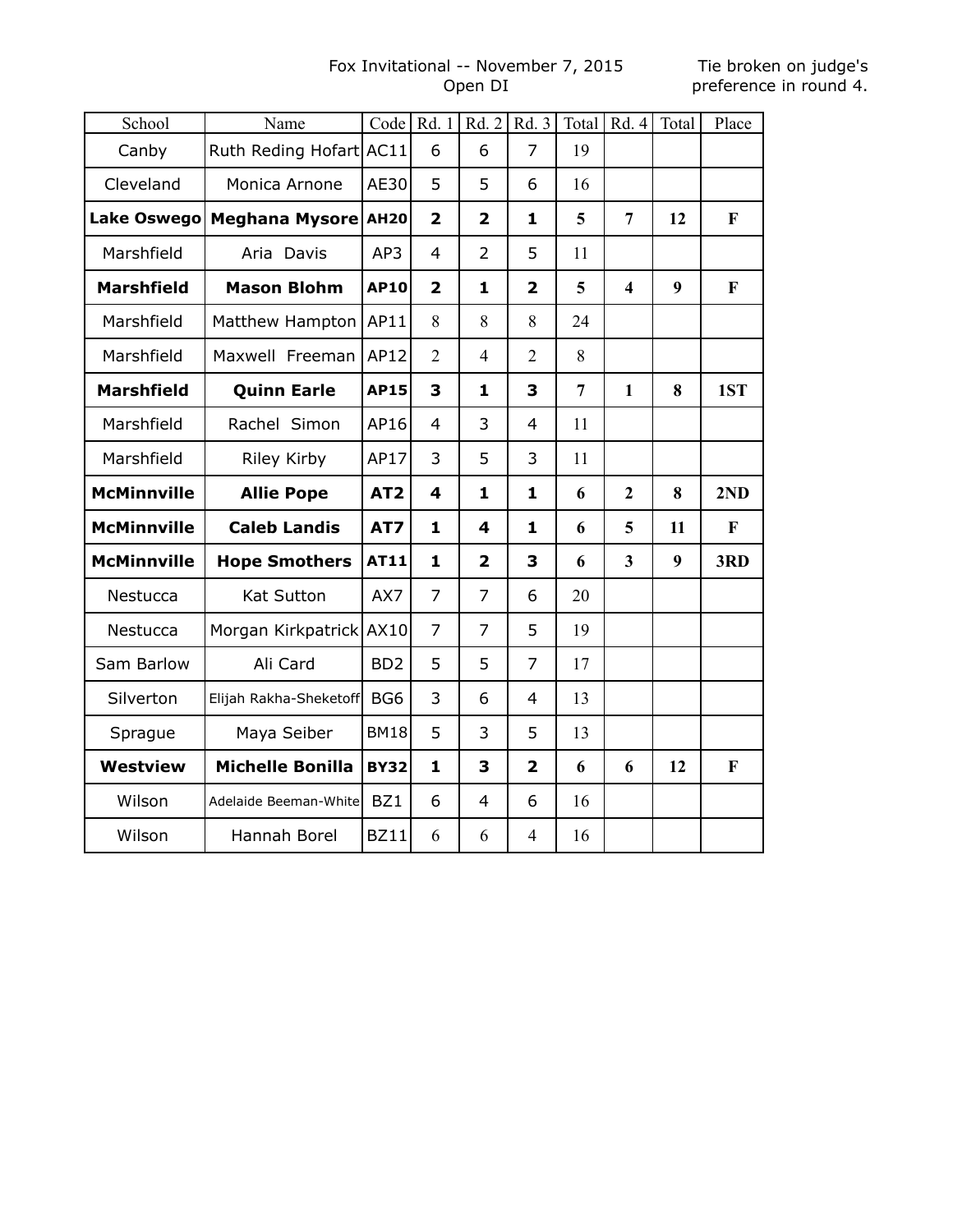| School            | Name                                  | Code    | Rd. 1          | Rd. 2          | Rd. 3          | Total | Place |
|-------------------|---------------------------------------|---------|----------------|----------------|----------------|-------|-------|
| <b>Marshfield</b> | Shawn Zousel /<br><b>Trevor Moen</b>  | AP18/21 | $\mathbf{1}$   | 6              | 3              | 10    | 1st   |
| McMinnville       | Alisa Howel / Bella<br>Dressel        | AT1/5   | 7              | $\overline{4}$ | 1              | 12    |       |
| Sam Barlow        | Liz Card / Taylor<br>Schantzen        | BD19/28 | $\overline{4}$ | 7              | 4              | 15    |       |
| Sunset            | Allina Chang / Ina<br>Wang            | BP4/11  | 6              | 5              | $\overline{2}$ | 13    |       |
| Westview          | Anju Mathew / Ratna<br>Bhupalam       | BY10/38 | 5              | 1              | 7              | 13    |       |
| <b>Westview</b>   | Karthi Srikanth /<br>Meghana Narahari | BY24/30 | $\overline{2}$ | $\mathbf{2}$   | 6              | 10    | 2nd   |
| <b>Westview</b>   | Pravallika Kona /<br>Sanjana Agarwal  | BY35/43 | $\mathbf{3}$   | 3              | 5              | 11    | 3rd   |

#### Fox Invitational -- November 7, 2015 Novice Dual

Tie broken on judge's preference.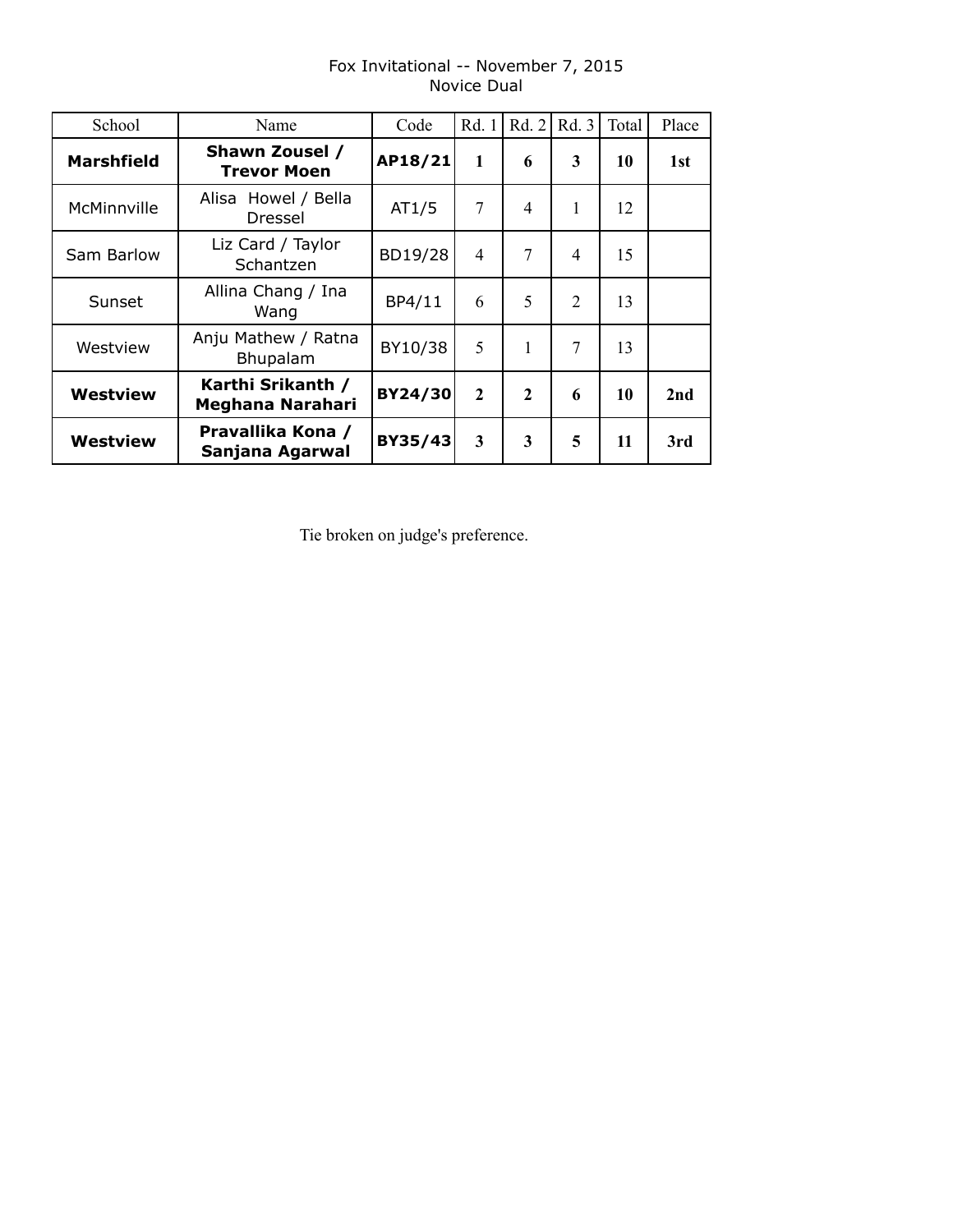# Fox Invitational -- November 7, 2015 Open Dual

| School             | Name                                                | Code         | Rd. 1                   | Rd. 2          | Rd. 3          | Total | Rd. 4        | Total | Place        |
|--------------------|-----------------------------------------------------|--------------|-------------------------|----------------|----------------|-------|--------------|-------|--------------|
| Canby              | Kevin Clark / Ruth<br><b>Reding Hofart</b>          | AC5/11       | $\mathbf{1}$            | $\mathbf{2}$   | 1              | 4     | $\mathbf{2}$ | 6     | 2ND          |
| Lake Oswego        | Anna Kulawiec / Radhika<br>Subrahmanyan             | AH4/23       | 5                       | 4              | 5              | 14    |              |       |              |
| Lincoln            | Lia Voigt / Natalie<br>Shershow                     | AL19/24      | $\overline{4}$          | 3              | 3              | 10    |              |       |              |
| Marshfield         | Aiden Leahy-Crooks /<br>Skyler Houghtaling          | AP1/20       | $\overline{3}$          | 5              | 4              | 12    |              |       |              |
| Marshfield         | Jodi Zousel / Nathan<br><b>Blanchard</b>            | AP7/13       | $\overline{3}$          | 5              | $\overline{2}$ | 10    |              |       |              |
| <b>McMinnville</b> | Caleb Landis / Hope<br><b>Smothers</b>              | AT7/11       | 1                       | 1              | $\mathbf{2}$   | 4     | 1            | 5     | 1ST          |
| Sam Barlow         | Ali Card / Katie Card                               | BD2/14       | 5                       | 4              | 4              | 13    |              |       |              |
| <b>Tigard</b>      | <b>Eddie Bednarek /</b><br><b>Sydney Dauphinais</b> | <b>BT3/9</b> | $\overline{2}$          | 3              | 3              | 8     | 5            | 13    | $\mathbf F$  |
| <b>Westview</b>    | Mahak Juneja /<br>Sowmya Jujjuri                    | BY26/53      | $\overline{\mathbf{4}}$ | $\overline{2}$ | 1              | 7     | 3            | 10    | 3RD          |
| Wilson             | Amy Rodgers /<br><b>Hannah Borel</b>                | BZ3/11       | $\overline{2}$          | $\mathbf{1}$   | 5              | 8     | 4            | 12    | $\mathbf{F}$ |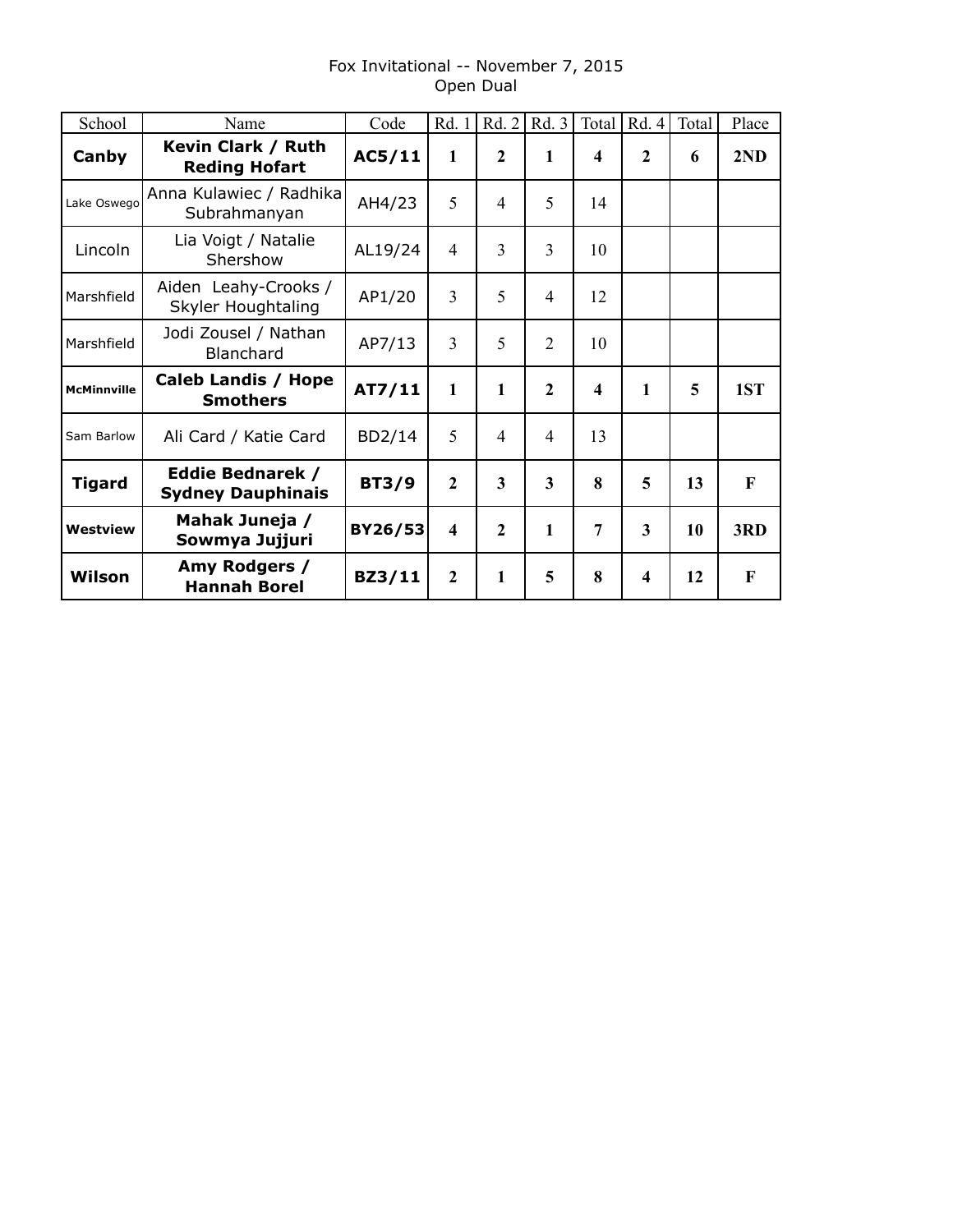# Fox Invitational -- November 7, 2015 Novice Expos

| School           | Name                    | Code            | Rd. 1                   | Rd. 2          | Rd. 3          | Total | Rd. 4                   | Total          | Place |
|------------------|-------------------------|-----------------|-------------------------|----------------|----------------|-------|-------------------------|----------------|-------|
| Canby            | Kaitlin Carson          | AC <sub>3</sub> | 3                       | $\overline{4}$ | 4              | 11    |                         |                |       |
| Canby            | Kayleigh Looney         | AC4             | $\overline{4}$          | $\overline{4}$ | 5              | 13    |                         |                |       |
| <b>Cleveland</b> | <b>Ashwin Thayer</b>    | AE3             | $\overline{\mathbf{3}}$ | $\overline{3}$ | $\mathbf{1}$   | 7     | $\overline{2}$          | 9              | F     |
| <b>Cleveland</b> | <b>Eliana Kertzner</b>  | AE9             | 1                       | $\mathbf{1}$   | $\mathbf{1}$   | 3     | $\overline{\mathbf{3}}$ | 6              | 1ST   |
| Corbett          | <b>Allison Croak</b>    | AF1             | 4                       | $\overline{4}$ | $\overline{4}$ | 12    |                         |                |       |
| Corbett          | Katy Petersen           | AF3             | $\overline{4}$          | 3              | 3              | 10    |                         |                |       |
| Corbett          | Laura Baker             | AF4             | $\overline{2}$          | $\overline{3}$ | 4              | 9     |                         |                |       |
| Lincoln          | Andrew Liu              | AL <sub>1</sub> | 8                       | 8              | 8              | 24    |                         |                |       |
| <b>Lincoln</b>   | <b>Illiana Schuring</b> | <b>AL12</b>     | $\overline{\mathbf{3}}$ | $\mathbf{1}$   | $\mathbf{2}$   | 6     | 1                       | $\overline{7}$ | 2ND   |
| Lincoln          | Sydney Dunn             | AL29            | 5                       | 5              | 3              | 13    |                         |                |       |
| <b>Sandy</b>     | <b>Cassidy Moore</b>    | BE4             | $\mathbf{1}$            | $\mathbf{2}$   | $\mathbf{1}$   | 4     | 5                       | 9              | F     |
| <b>Sandy</b>     | <b>Shaylee Veselik</b>  | <b>BE16</b>     | $\overline{2}$          | $\overline{2}$ | 3              | 7     | 6                       | 13             | F     |
| <b>Silverton</b> | <b>Avielle Lauzon</b>   | BG <sub>2</sub> | $\mathbf{1}$            | $\overline{2}$ | $\overline{2}$ | 5     | $\overline{\mathbf{4}}$ | 9              | 3RD   |
| Southridge       | Jasmine Giuliani        | BL <sub>6</sub> | 8                       | 8              | 8              | 24    |                         |                |       |
| Westview         | <b>Meher Chand</b>      | <b>BY31</b>     | $\boldsymbol{2}$        | 1              | $\mathbf{2}$   | 5     | 7                       | 12             | F     |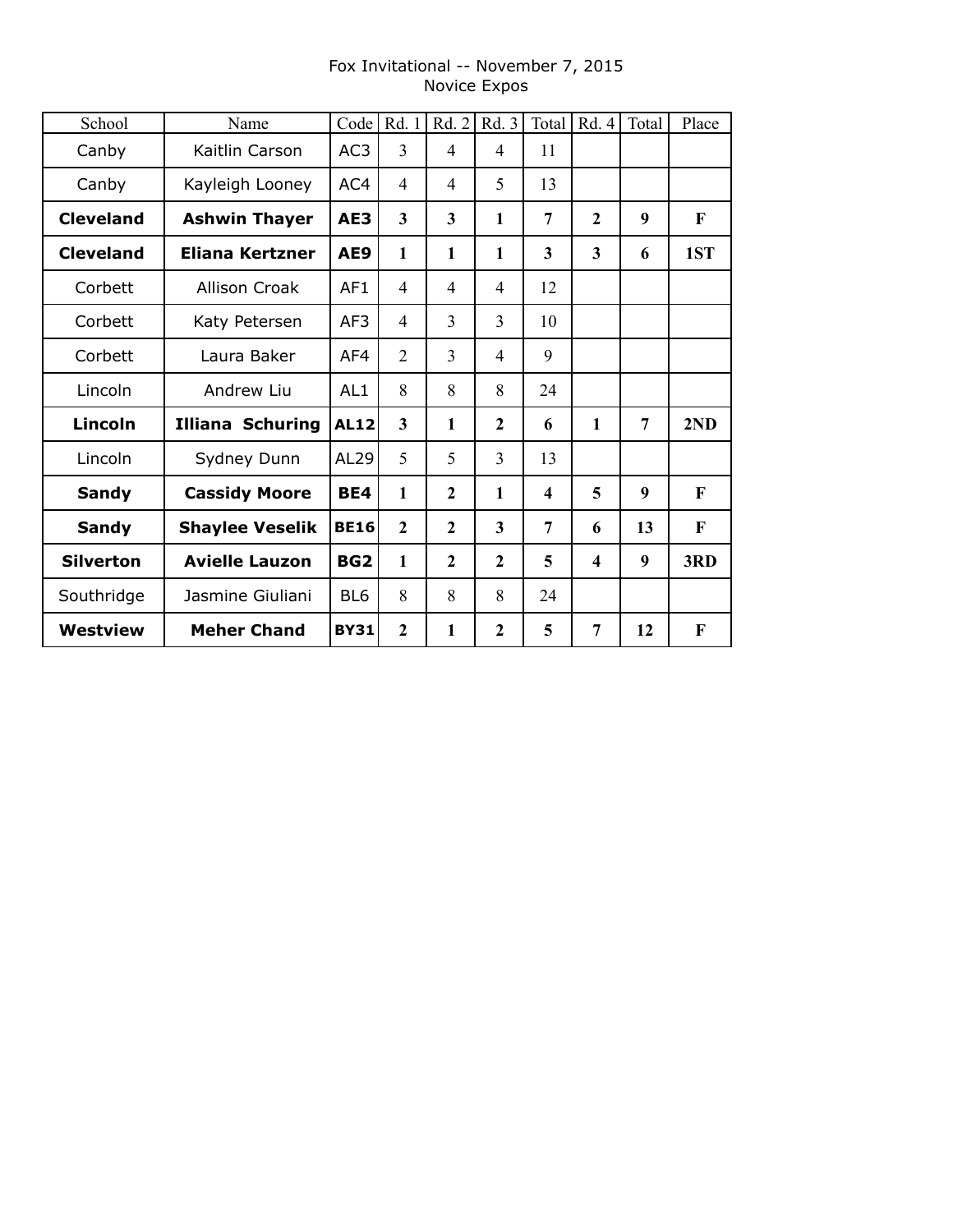# Fox Invitational -- November 7, 2015 Open Expos

Tie broken on judge's preference in round 4.

| School              | Name                      | Code            | Rd. 1                   | Rd.2                    | Rd. 3                   | Total          | Rd.4                    | Total | Place        |
|---------------------|---------------------------|-----------------|-------------------------|-------------------------|-------------------------|----------------|-------------------------|-------|--------------|
| <b>Aloha</b>        | <b>Nargiz Mitalipov</b>   | AA6             | 5                       | $\mathbf{1}$            | $\overline{2}$          | 8              | $\mathbf{1}$            | 9     | 1ST          |
| Canby               | Jamie Robertson           | AC <sub>2</sub> | 3                       | 6                       | 4                       | 13             |                         |       |              |
| Clackamas           | Nicole Zhen               | AD7             | 8                       | 8                       | 8                       | 24             |                         |       |              |
| <b>Cleveland</b>    | <b>Alex Lindgren-Ruby</b> | AE <sub>2</sub> | $\mathbf{1}$            | $\overline{2}$          | $\overline{2}$          | 5              | 8                       | 13    | $\mathbf{F}$ |
| <b>Cleveland</b>    | <b>Evan Billups</b>       | <b>AE11</b>     | $\overline{\mathbf{3}}$ | $\overline{2}$          | $\mathbf{1}$            | 6              | $\overline{\mathbf{3}}$ | 9     | 3RD          |
| Lake Oswego         | Kyle Padgett              | <b>AH18</b>     | 4                       | $\overline{2}$          | 5                       | 11             |                         |       |              |
| Lincoln             | <b>Jack Sanders</b>       | AL13            | $\overline{2}$          | $\overline{3}$          | 6                       | 11             |                         |       |              |
| Lincoln             | Lia Voigt                 | AL19            | 3                       | 6                       | $\tau$                  | 16             |                         |       |              |
| Lincoln             | <b>Maia Abbruzzese</b>    | <b>AL22</b>     | $\mathbf{1}$            | $\mathbf{1}$            | 3                       | 5              | $\overline{\mathbf{4}}$ | 9     | $\mathbf{F}$ |
| Marist              | Jessica Lynch             | AM3             | $\overline{4}$          | $\overline{4}$          | $\overline{4}$          | 12             |                         |       |              |
| Marshfield          | Fatima Ruiz               | AP5             | $\overline{4}$          | $\overline{4}$          | 6                       | 14             |                         |       |              |
| Marshfield          | Magdelena Casas           | AP9             | 6                       | 6                       | $\overline{7}$          | 19             |                         |       |              |
| <b>Marshfield</b>   | <b>Quinn Earle</b>        | <b>AP15</b>     | $\boldsymbol{2}$        | $\overline{\mathbf{3}}$ | $\overline{2}$          | $\overline{7}$ | 6                       | 13    | $\mathbf{F}$ |
| Marshfield          | Shyanne Bolton            | AP19            | 5                       | $\overline{7}$          | 6                       | 18             |                         |       |              |
| <b>McMinnville</b>  | <b>Katie Hildebrant</b>   | AT13            | $\overline{2}$          | 5                       | $\overline{\mathbf{3}}$ | 10             | 5                       | 15    | $\mathbf{F}$ |
| Nestucca            | Trisha Marshall           | AX14            | $\tau$                  | 5                       | $\mathbf{1}$            | 13             |                         |       |              |
| Silverton           | Ana Smith                 | BG1             | 5                       | $\overline{4}$          | $\overline{4}$          | 13             |                         |       |              |
| <b>South Eugene</b> | <b>Henry Lininger</b>     | BH <sub>6</sub> | $\mathbf{1}$            | $\mathbf{1}$            | 5                       | $\overline{7}$ | $\overline{2}$          | 9     | 2ND          |
| Sprague             | Max Rudd                  | <b>BM17</b>     | 6                       | $\overline{3}$          | 3                       | 12             |                         |       |              |
| Wilson              | Amy Rodgers               | BZ3             | $\overline{7}$          | $\overline{7}$          | 5                       | 19             |                         |       |              |
| Wilson              | <b>Benedicte Hamilton</b> | BZ4             | 6                       | 5                       | $\mathbf{1}$            | 12             |                         |       |              |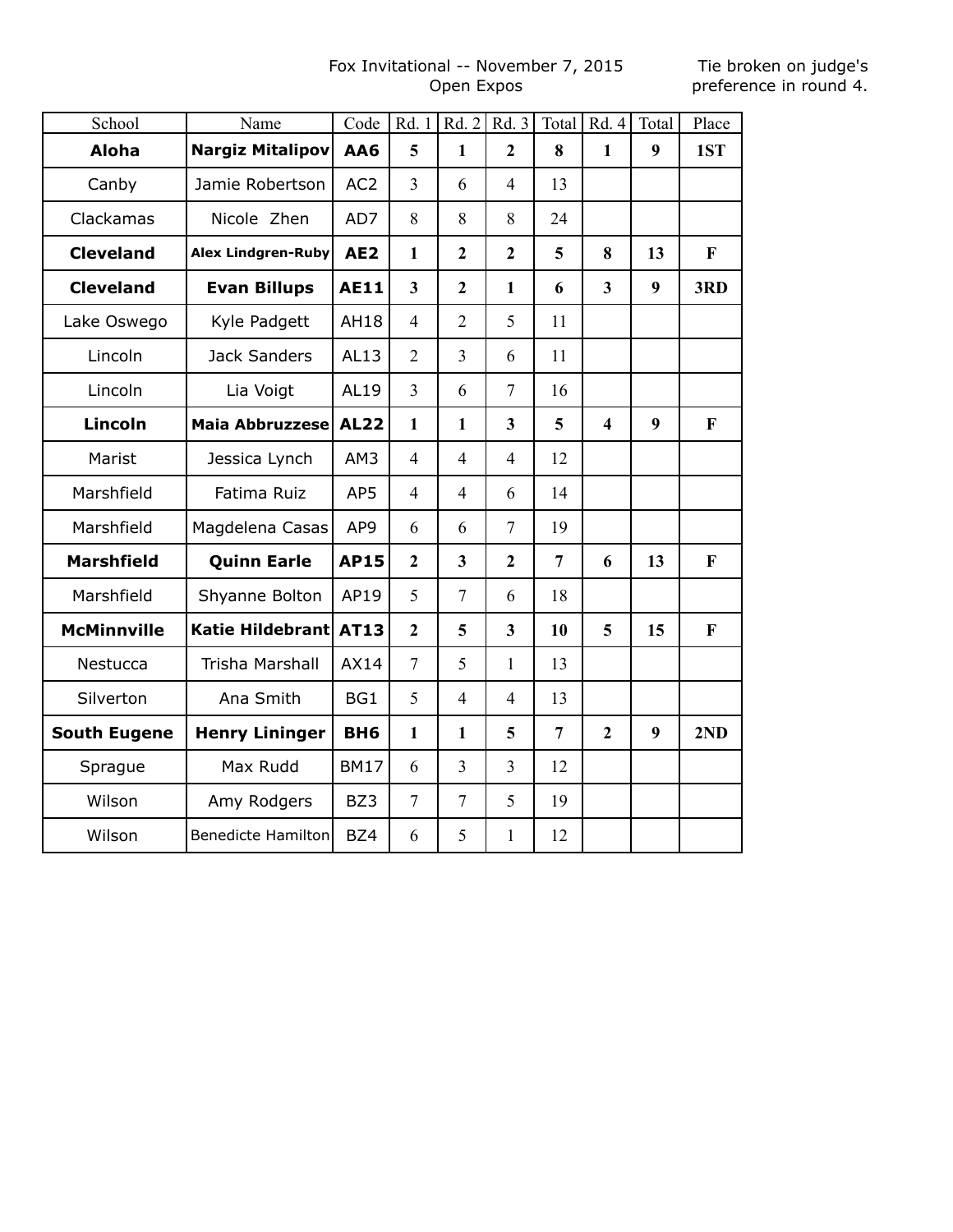| School                  | Name                       | Code        | Rd. 1                   | Rd. 2                   | Rd. 3                   | Total | Rd.4                    | Total | Place |
|-------------------------|----------------------------|-------------|-------------------------|-------------------------|-------------------------|-------|-------------------------|-------|-------|
| <b>Ashland</b>          | <b>Hazel Richards</b>      | <b>AB16</b> | 1                       | 1                       | $\overline{\mathbf{2}}$ | 4     | 1                       | 5     | 1ST   |
| Lincoln                 | Srinik Chinnam             | AL28        | 3                       | 4                       | 3                       | 10    |                         |       |       |
| Lincoln                 | Sydney Dunn                | AL29        | 6                       | 5                       | 5                       | 16    |                         |       |       |
| Oregon Episcopal        | David Fang                 | BB4         | 5                       | 5                       | 5                       | 15    |                         |       |       |
| Oregon Episcopal        | <b>Ellie Chang</b>         | <b>BB5</b>  | 4                       | $\overline{\mathbf{2}}$ | 3                       | 9     | 4                       | 13    | F     |
| Oregon Episcopal        | Jack Liu                   | BB7         | 4                       | 8                       | 8                       | 20    |                         |       |       |
| <b>Oregon Episcopal</b> | <b>Simran Jhooty</b>       | <b>BB13</b> | $\overline{\mathbf{2}}$ | 3                       | 1                       | 6     | 3                       | 9     | F     |
| Sam Barlow              | <b>Isaac Bruley</b>        | BD11        | 5                       | $\overline{2}$          | 4                       | 11    |                         |       |       |
| Sam Barlow              | Kayla Heston               | <b>BD16</b> | 3                       | 3                       | 4                       | 10    |                         |       |       |
| <b>Sunset</b>           | <b>Kevin Shen</b>          | <b>BP14</b> | $\overline{2}$          | 4                       | 1                       | 7     | $\overline{\mathbf{2}}$ | 9     | 3rd   |
| Westview                | <b>Bharath Namboothiry</b> | <b>BY11</b> | 1                       | 1                       | $\mathbf{2}$            | 4     | 5                       | 9     | 2nd   |

#### Fox Invitational -- November 7, 2015 broken on reciprocal fractions. Novice Extemp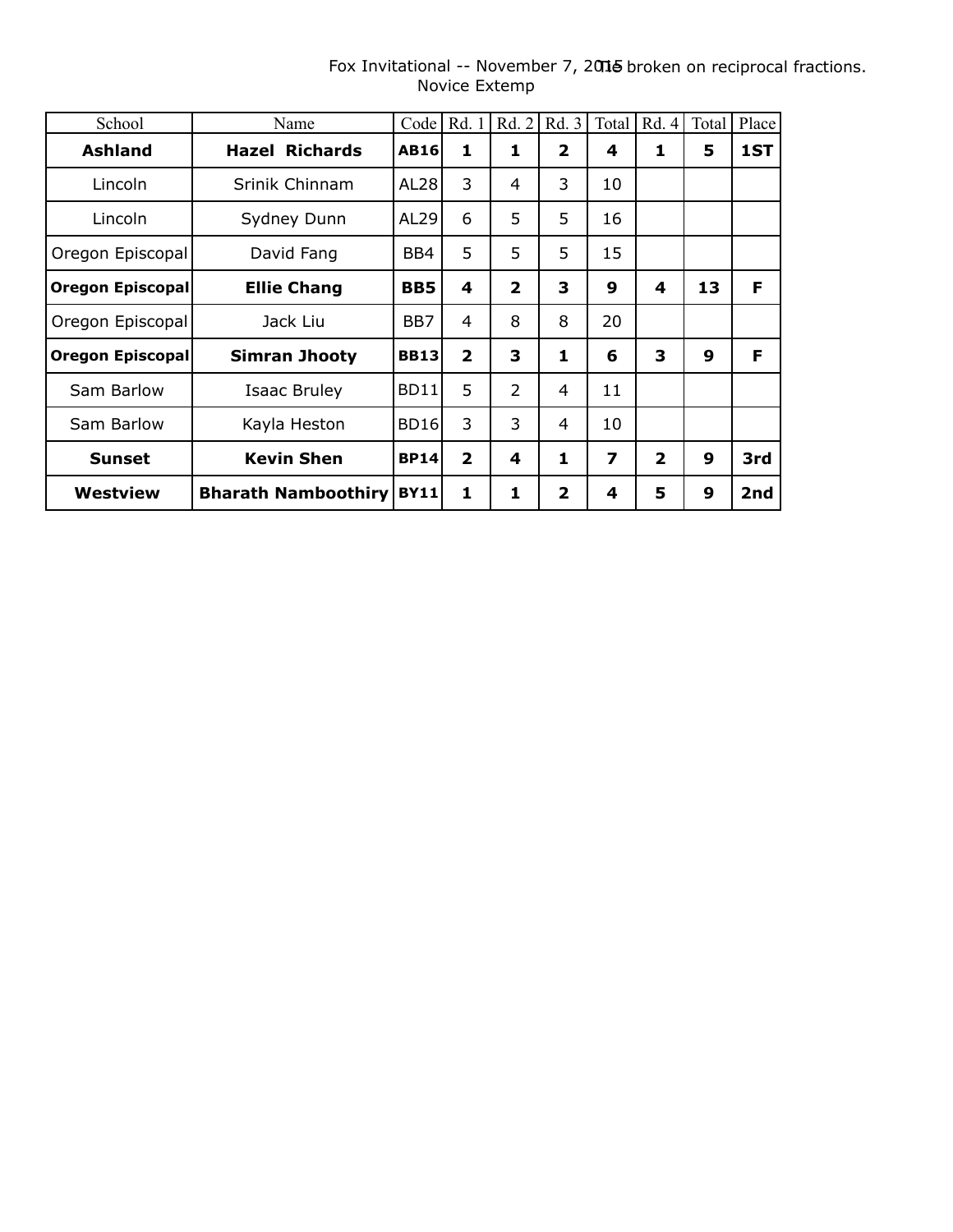#### Fox Invitational -- November 7, 20TE broken on reciprocal fractions Open Extemp and judge's preference in round 4.

| School              | Name                    | Code            | Rd. 1                   | Rd.2           | Rd. 3          | Total                   | Rd.4                    |                  | Total Place |
|---------------------|-------------------------|-----------------|-------------------------|----------------|----------------|-------------------------|-------------------------|------------------|-------------|
| Ashland             | Carson Barry            | AB11            | 5                       | $\overline{2}$ | 5              | 12                      |                         |                  |             |
| <b>Ashland</b>      | <b>Karl Moeglein</b>    | <b>AB21</b>     | $\overline{\mathbf{2}}$ | $\mathbf{1}$   | 3              | 6                       | 5                       | 11               | F           |
| Clackamas           | Jonathan Lee            | AD5             | 5                       | 8              | 8              | 21                      |                         |                  |             |
| Cleveland           | <b>Glen Skahill</b>     | AE12            | $\overline{7}$          | $\overline{4}$ | $\overline{2}$ | 13                      |                         |                  |             |
| <b>Cleveland</b>    | McKenzie Potter-Moen    | <b>AE29</b>     | $\overline{\mathbf{2}}$ | $\overline{z}$ | 1              | 10                      | $\overline{\mathbf{z}}$ | 17               | F.          |
| <b>Cleveland</b>    | <b>Quinn Samoulidis</b> | <b>AE35</b>     | 1                       | $\overline{2}$ | $\overline{2}$ | 5                       | 4                       | $\boldsymbol{9}$ | F           |
| <b>Cleveland</b>    | Terrell Cunningham      | <b>AE43</b>     | 1                       | 3              | 3              | $\overline{\mathbf{z}}$ | 1                       | 8                | 1ST         |
| Lincoln             | Bill Qureshi            | AL5             | 3                       | $\overline{7}$ | $\mathbf{1}$   | 11                      |                         |                  |             |
| Lincoln             | <b>Zachary Nash</b>     | <b>AL32</b>     | 3                       | $\mathbf{1}$   | $\mathbf{1}$   | 5                       | 3                       | 8                | 2ND         |
| <b>Marshfield</b>   | <b>Anya Wiley</b>       | AP <sub>2</sub> | 3                       | $\mathbf{1}$   | $\overline{2}$ | 6                       | $\overline{2}$          | 8                | 3RD         |
| McMinnville         | Benjamin Pollak         | AT6             | $\overline{2}$          | $\overline{4}$ | 6              | 12                      |                         |                  |             |
| Oregon Episcopal    | Cyrus Johannes          | BB <sub>3</sub> | $\mathbf{1}$            | 5              | $\overline{7}$ | 13                      |                         |                  |             |
| Oregon Episcopal    | Quattro Musser          | <b>BB12</b>     | 7                       | 6              | 7              | 20                      |                         |                  |             |
| Oregon Episcopal    | Vikul Gupta             | <b>BB15</b>     | 6                       | 5              | $\overline{4}$ | 15                      |                         |                  |             |
| Sam Barlow          | Ming Fung               | <b>BD21</b>     | $\overline{4}$          | 3              | 5              | 12                      |                         |                  |             |
| South Eugene        | Johnny Wang             | BH <sub>5</sub> | 6                       | 6              | $\overline{4}$ | 16                      |                         |                  |             |
| <b>South Eugene</b> | <b>Leo Saenger</b>      | BH <sub>9</sub> | 4                       | $\overline{2}$ | 4              | 10                      | $\overline{z}$          | 17               | F           |
| Sprague             | Lindsey Williams        | <b>BM14</b>     | 5                       | 3              | 6              | 14                      |                         |                  |             |
| Tigard              | Tristan Kelleher        | <b>BT11</b>     | $\overline{4}$          | 6              | 6              | 16                      |                         |                  |             |
| Westview            | Sudarshan Vankudre      | <b>BY57</b>     | 6                       | $\overline{4}$ | 3              | 13                      |                         |                  |             |
| Westview            | Yesh Godse              | <b>BY61</b>     | $\overline{7}$          | 5              | 5              | 17                      |                         |                  |             |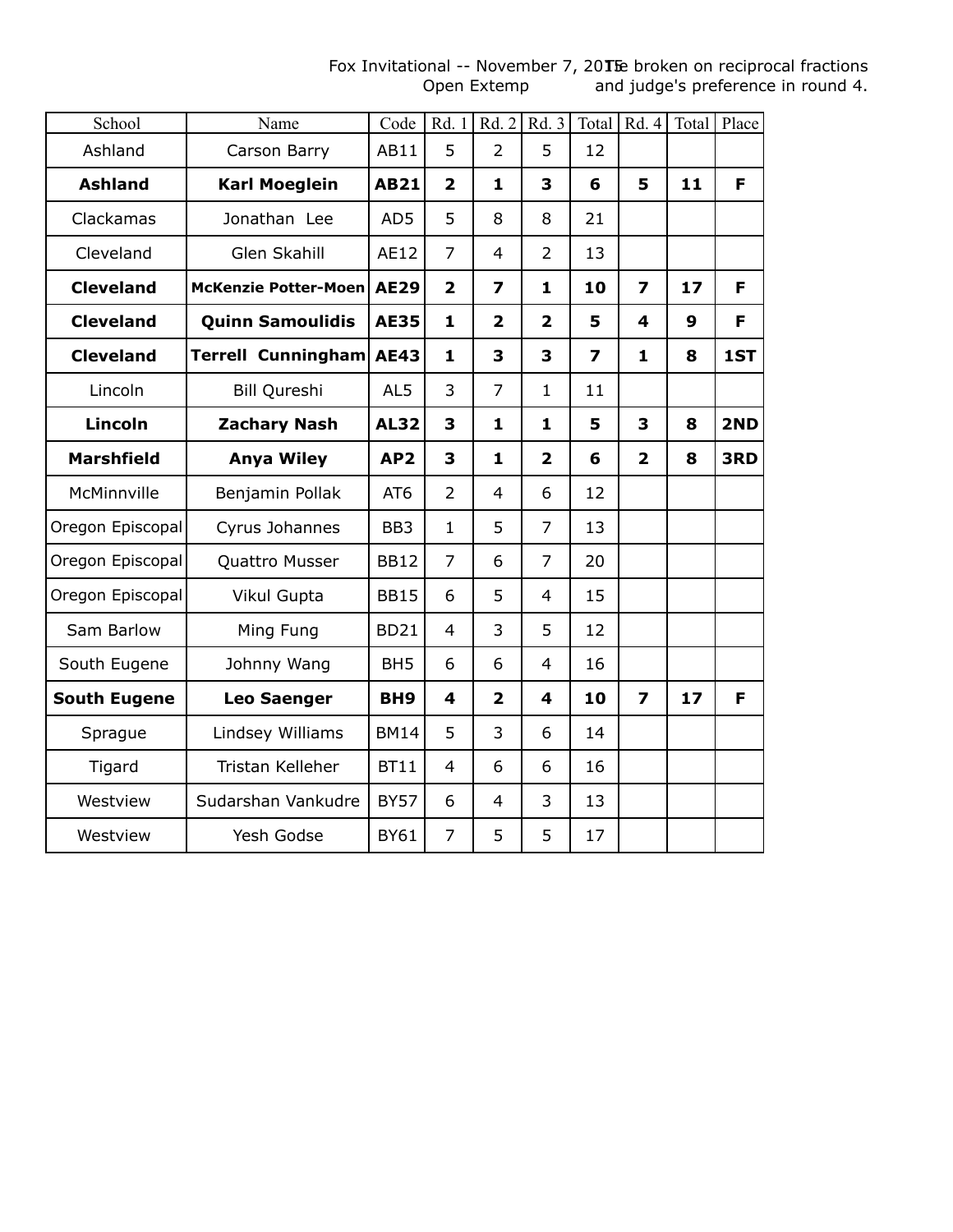# Fox Invitational -- November 7, 2015 Novice HI

| School     | Name                  | Code        | Rd. 1 | Rd. 2            | Rd.3        | Total | Place |
|------------|-----------------------|-------------|-------|------------------|-------------|-------|-------|
| Lincoln    | Illiana Schuring AL12 |             | 3     | 3                | 5           | 11    | 3rd   |
| Marist     | Phoebe Peterman       | AM4         | 5     | $\overline{4}$   | 6           | 15    |       |
| Marshfield | Koby Atencio          | AP8         | 6     | 6                | 3           | 15    |       |
| Sunset     | Rohan Kumar           | BP301       | 4     | 5                | 4           | 13    |       |
| Westview   | Medha Prakash BY29    |             | 1     | 1                | 1           | 3     | 1st   |
| Westview   | Santosh Ramesh        | <b>BY44</b> | 2     | $\boldsymbol{2}$ | $\mathbf 2$ | 6     | 2nd   |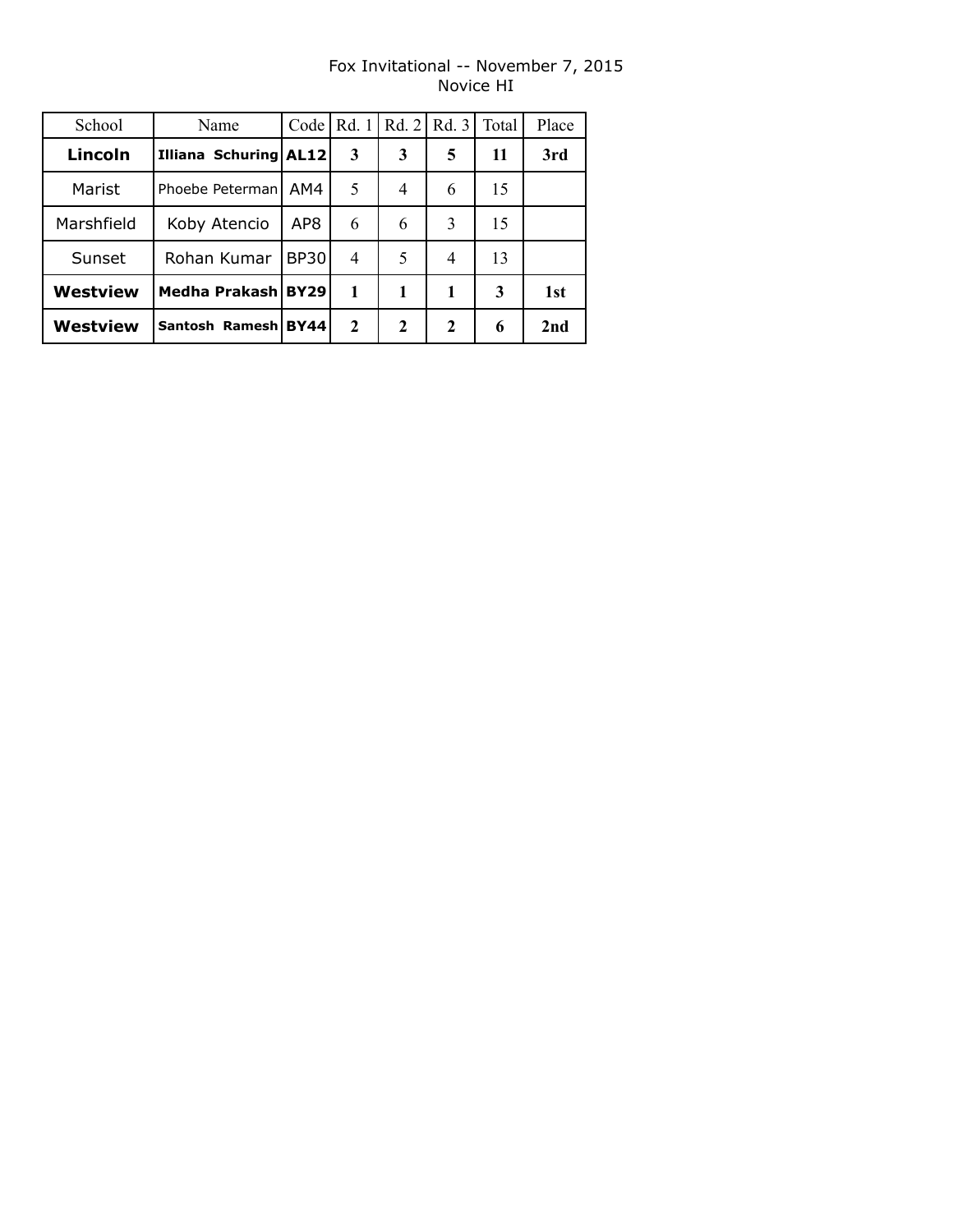# Fox Invitational -- November 7, 2015 Open HI

| School            | Name                  | Code        | Rd. 1                   | Rd. 2            | Rd. 3          | Total | Rd. 4                   | Total | Place        |
|-------------------|-----------------------|-------------|-------------------------|------------------|----------------|-------|-------------------------|-------|--------------|
| Canby             | Kevin Clark           | AC5         | 3                       | 5                | 4              | 12    |                         |       |              |
| Canby             | Ruth Reding Hofart    | AC11        | 3                       | 5                | 5              | 13    |                         |       |              |
| <b>Cleveland</b>  | <b>Destiny Beaver</b> | AE7         | $\mathbf{2}$            | $\boldsymbol{4}$ | $\mathbf{2}$   | 8     | 3                       | 11    | $\mathbf{F}$ |
| <b>Cleveland</b>  | <b>Evan Billups</b>   | <b>AE11</b> | 1                       | $\mathbf{2}$     | $\mathbf{2}$   | 5     | 5                       | 10    | 3RD          |
| Lake Oswego       | Morgan Lloyd          | AH21        | 6                       | 6                | 6              | 18    |                         |       |              |
| Lake Oswego       | Sarah Kwartler        | <b>AH24</b> | 1                       | 3                | 3              | 7     | 1                       | 8     | 1ST          |
| <b>Marshfield</b> | <b>Rachel Simon</b>   | <b>AP16</b> | $\overline{\mathbf{4}}$ | $\mathbf{1}$     | 1              | 6     | $\mathbf{2}$            | 8     | 2ND          |
| Marshfield        | Skyler Houghtaling    | AP20        | 5                       | 3                | 5              | 13    |                         |       |              |
| Nestucca          | Suzannah Floyd        | AX12        | 4                       | 1                | $\overline{4}$ | 9     |                         |       |              |
| <b>Silverton</b>  | <b>Melody Kazel</b>   | <b>BG13</b> | $\overline{2}$          | $\boldsymbol{4}$ | 1              | 7     | $\overline{\mathbf{4}}$ | 11    | F            |
| Westview          | Wendy Fan             | BY60        | 5                       | $\overline{2}$   | 3              | 10    |                         |       |              |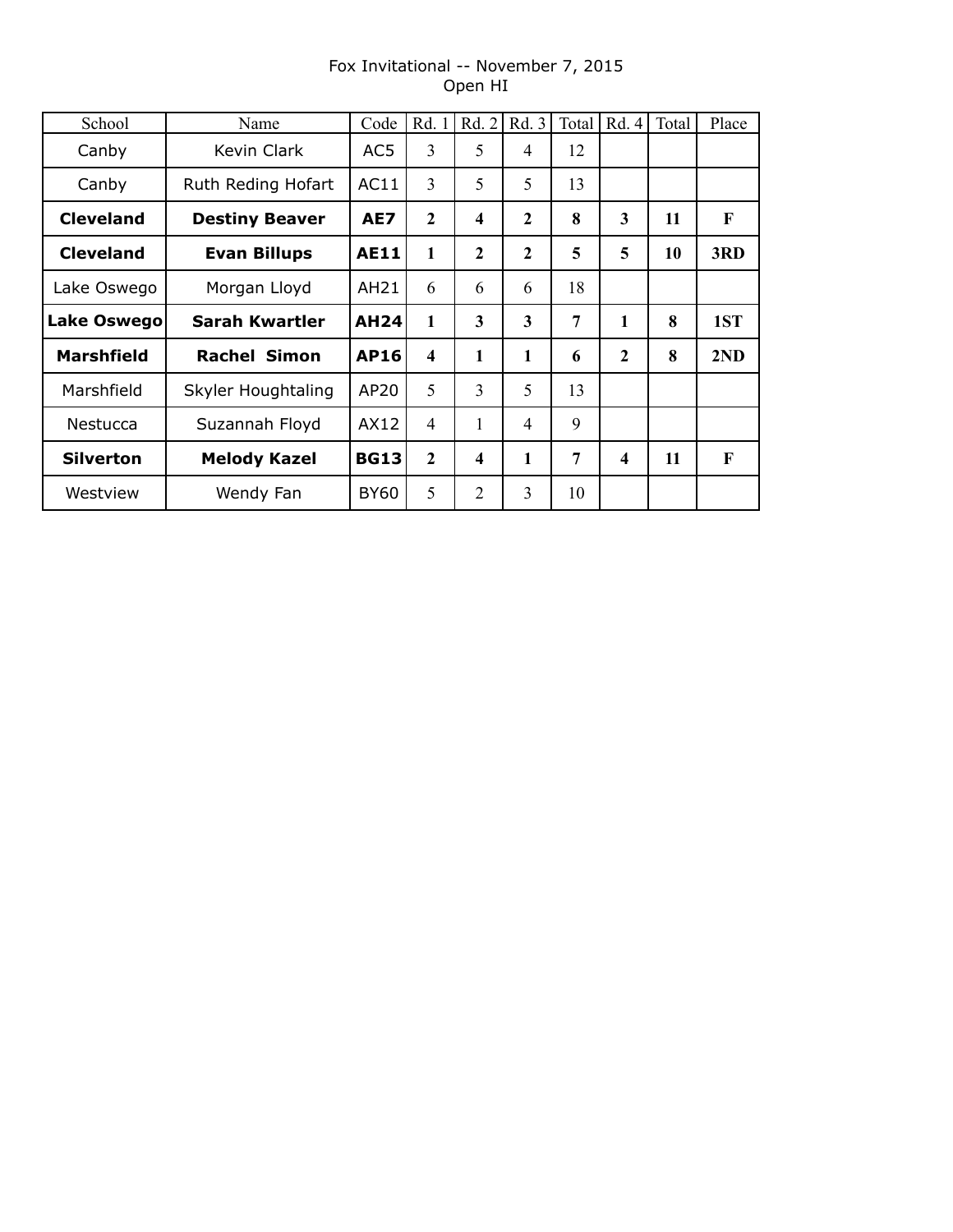# Fox Invitational -- November 7, 2015 Novice Impromptu

| School           | Name                      | Code            | Rd. 1          | Rd. 2                   | Rd. 3          |                | Total   Rd. 4   Total   Place |   |     |
|------------------|---------------------------|-----------------|----------------|-------------------------|----------------|----------------|-------------------------------|---|-----|
| Aloha            | Imani Dorsey              | AA1             | 5              | $\overline{2}$          | $\overline{2}$ | 9              |                               |   |     |
| Aloha            | Kara Lopez                | AA5             | $\overline{7}$ | $\overline{7}$          | 5              | 19             |                               |   |     |
| Aloha            | Viola Jacobsson           | AA8             | 2              | $\overline{3}$          | $\overline{2}$ | $\overline{7}$ |                               |   |     |
| Ashland          | Nick VanDerZwan           | AB27            | 6              | 6                       | $\overline{4}$ | 16             |                               |   |     |
| Clackamas        | Anand Carpenter-Sherestha | AD3             | 8              | 8                       | 8              | 24             |                               |   |     |
| <b>Cleveland</b> | <b>Eliana Kertzner</b>    | AE9             | $\mathbf{1}$   | $\mathbf{1}$            | $\mathbf{1}$   | 3              | 5                             | 8 | 3RD |
| <b>Cleveland</b> | <b>Nora Degens</b>        | <b>AE33</b>     | $\mathbf{1}$   | $\overline{2}$          | 3              | 6              | $\overline{2}$                | 8 | 2ND |
| Corbett          | JoJo Croak                | AF <sub>2</sub> | $\overline{7}$ | $\overline{3}$          | $\overline{4}$ | 14             |                               |   |     |
| Lake Oswego      | Bk (Beck) Adams           | AH <sub>5</sub> | $\overline{3}$ | $\overline{7}$          | $\overline{3}$ | 13             |                               |   |     |
| Lincoln          | <b>Hank Sanders</b>       | <b>AL11</b>     | $\mathbf{1}$   | $\mathbf{1}$            | $\overline{2}$ | 4              | $\mathbf{1}$                  | 5 | 1ST |
| Lincoln          | Srinik Chinnam            | <b>AL28</b>     | $\mathbf{1}$   | 5                       | $\overline{2}$ | 8              |                               |   |     |
| Marist           | Chase Bond                | AM1             | 6              | 5                       | 6              | 17             |                               |   |     |
| Marist           | Danielle Shojai           | AM2             | 7              | $\overline{2}$          | 1              | 10             |                               |   |     |
| Marshfield       | Shawn Zousel              | AP18            | 5              | 3                       | 5              | 13             |                               |   |     |
| Marshfield       | <b>Trevor Moen</b>        | AP21            | $\overline{4}$ | 6                       | 6              | 16             |                               |   |     |
| Monument         | Sophia Pettit             | AW1             | 5              | 6                       | 3              | 14             |                               |   |     |
| Sam Barlow       | Darcy Pound               | B <sub>D6</sub> | 6              | 6                       | $\overline{7}$ | 19             |                               |   |     |
| Sam Barlow       | Gabe Baird                | BD <sub>9</sub> | 8              | 8                       | 8              | 24             |                               |   |     |
| Sam Barlow       | <b>Isaac Bruley</b>       | <b>BD11</b>     | 2              | $\overline{2}$          | 3              | 7              |                               |   |     |
| Sam Barlow       | Monica Gifford            | <b>BD22</b>     | 5              | 5                       | $\sqrt{ }$     | 17             |                               |   |     |
| Sam Barlow       | Tristan Taylor            | <b>BD29</b>     | 6              | $\overline{4}$          | $\overline{3}$ | 13             |                               |   |     |
| Sandy            | Alexa Kikes               | BE1             | $\overline{2}$ | 5                       | $\overline{4}$ | 11             |                               |   |     |
| Sandy            | Dylan Wenzel              | BE7             | $\overline{2}$ | $\overline{3}$          | $\overline{2}$ | $\overline{7}$ |                               |   |     |
| Sandy            | Frank Roybal              | BE9             | $\overline{4}$ | $\overline{4}$          | $\overline{2}$ | 10             |                               |   |     |
| <b>Sandy</b>     | <b>Justin Bower</b>       | <b>BE12</b>     | $\mathbf{1}$   | $\overline{\mathbf{4}}$ | $\mathbf{1}$   | 6              | $\mathbf{3}$                  | 9 | F   |
| Sandy            | Lilly Espinoza            | <b>BE13</b>     | $\overline{3}$ | $\overline{4}$          | 8              | 15             |                               |   |     |
| Silverton        | Caleb Smith               | BG4             | 5              | $\mathbf{1}$            | $\overline{7}$ | 13             |                               |   |     |
| South Eugene     | <b>Tiffany Huang</b>      | <b>BH11</b>     | 5              | $\overline{2}$          | $\mathbf{1}$   | 8              |                               |   |     |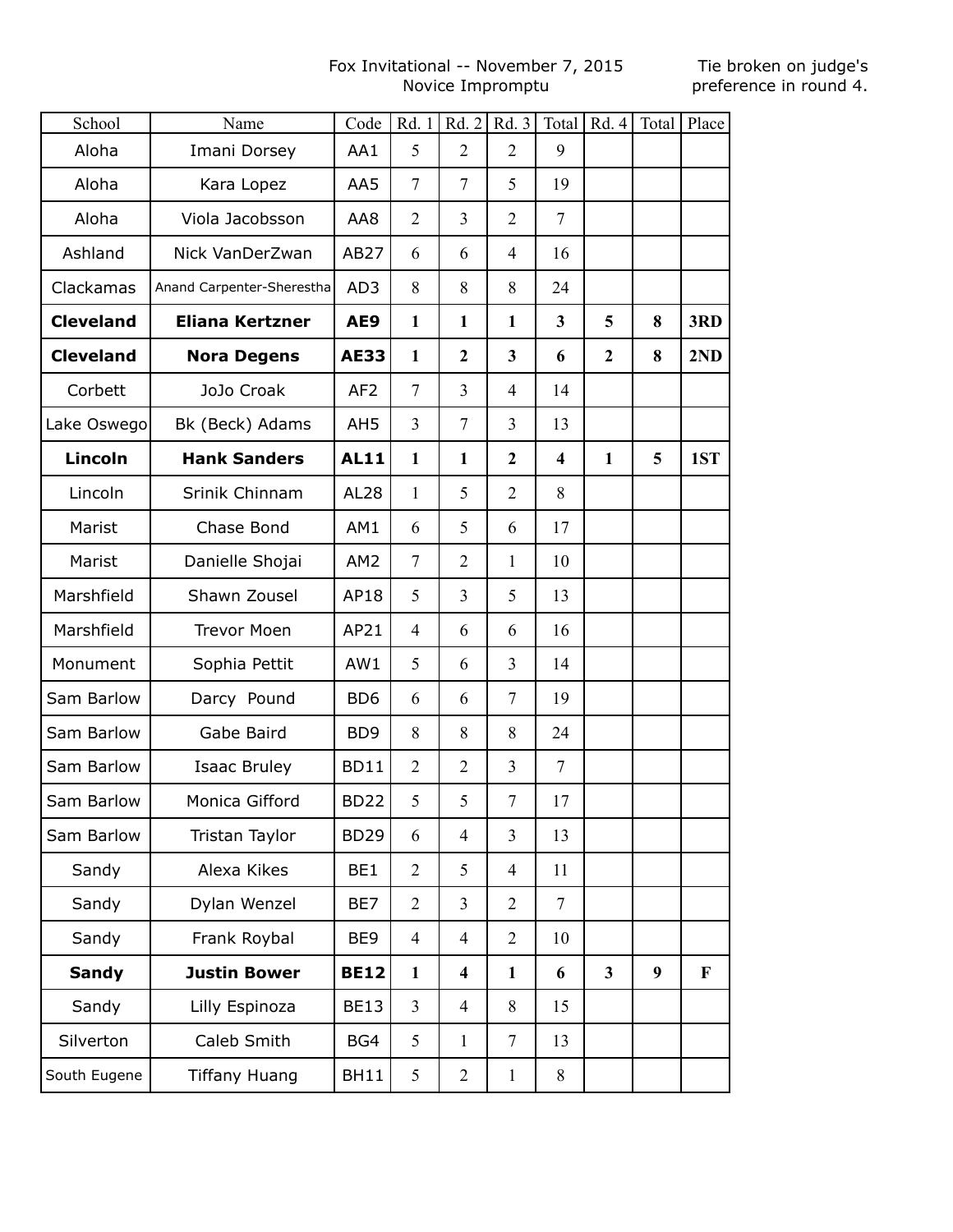# Fox Invitational -- November 7, 2015 Novice Impromptu

| Southridge      | Arian Ghorbani       | BL <sub>1</sub> | $\overline{4}$ | $\overline{2}$ | $\overline{4}$          | 10 |                         |   |   |
|-----------------|----------------------|-----------------|----------------|----------------|-------------------------|----|-------------------------|---|---|
| Southridge      | Cole Jones           | BL <sub>4</sub> | 5              | $\overline{3}$ | 1                       | 9  |                         |   |   |
| Southridge      | Paul Bringas         | <b>BL14</b>     | 3              | 4              | $\overline{2}$          | 9  |                         |   |   |
| Sunset          | Aditya Venigalla     | BP1             | $\overline{4}$ | 4              | 6                       | 14 |                         |   |   |
| Sunset          | Andrew Jin           | BP <sub>5</sub> | $\overline{2}$ | 3              | 5                       | 10 |                         |   |   |
| Sunset          | Nathan Purwosumarto  | <b>BP18</b>     | 6              | 6              | $\overline{4}$          | 16 |                         |   |   |
| Sunset          | Pranav Rajan         | <b>BP25</b>     | $\overline{4}$ | 1              | 5                       | 10 |                         |   |   |
| Sunset          | Rajit Garg           | <b>BP27</b>     | $\overline{4}$ | 5              | $\overline{4}$          | 13 |                         |   |   |
| Sunset          | Susheel Ravi         | <b>BP34</b>     | $\overline{2}$ | 5              | 5                       | 12 |                         |   |   |
| West Linn       | Caitlin McCabe       | BX4             | 3              | 4              | 1                       | 8  |                         |   |   |
| West Linn       | Jeremy Mccaffrey     | BX <sub>9</sub> | 6              | 6              | 6                       | 18 |                         |   |   |
| Westview        | Adit Gupta           | BY <sub>2</sub> | $\overline{3}$ | 1              | 5                       | 9  |                         |   |   |
| Westview        | <b>Akif Ahmed</b>    | BY <sub>6</sub> | $\overline{3}$ | $\overline{7}$ | 1                       | 11 |                         |   |   |
| Westview        | Grant Chen           | <b>BY19</b>     | 1              | $\mathbf{1}$   | 6                       | 8  |                         |   |   |
| Westview        | Ritika Jain          | <b>BY39</b>     | $\overline{4}$ | 5              | 5                       | 14 |                         |   |   |
| Westview        | Saisreekar Singam    | <b>BY42</b>     | $\overline{2}$ | $\overline{2}$ | $\overline{4}$          | 8  |                         |   |   |
| <b>Westview</b> | Sanjana Agarwal      | <b>BY43</b>     | $\mathbf{1}$   | 1              | $\overline{\mathbf{3}}$ | 5  | $\overline{\mathbf{4}}$ | 9 | F |
| Wilson          | <b>William Sweek</b> | <b>BZ18</b>     | 3              | 3              | 3                       | 9  |                         |   |   |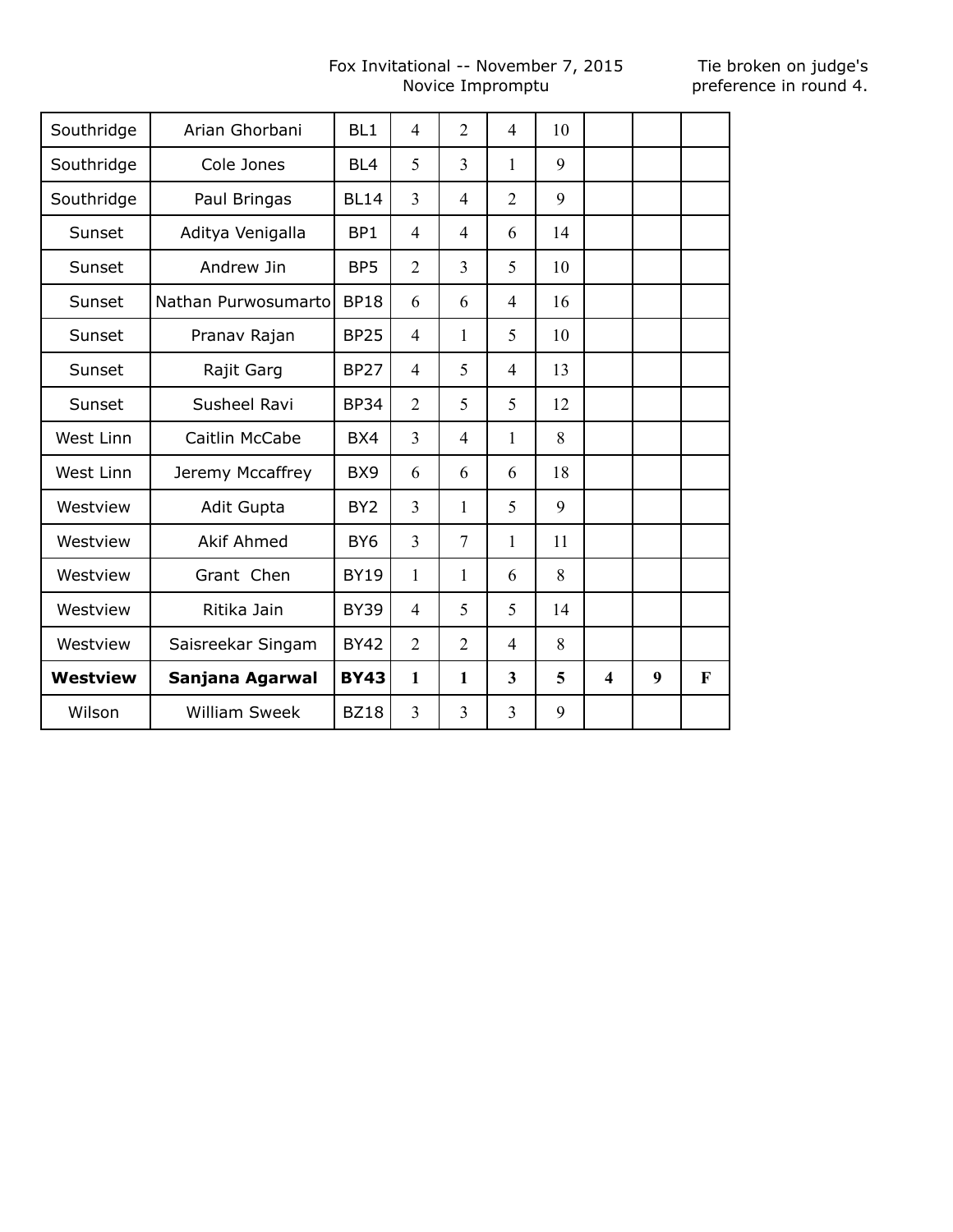#### Fox Invitational -- November 7, 2015 Open Impromptu

| School              | Name                          | Code            | Rd. 1          | Rd.2                    | Rd. 3          |                         | Total   $Rd. 4$         |                  | Total Place |
|---------------------|-------------------------------|-----------------|----------------|-------------------------|----------------|-------------------------|-------------------------|------------------|-------------|
| Aloha               | Ioana Cosmin                  | AA2             | $\overline{2}$ | $\overline{7}$          | 5              | 14                      |                         |                  |             |
| Cleveland           | Leijla Biberic                | AE22            | 6              | 6                       | 3              | 15                      |                         |                  |             |
| Cleveland           | Terrell Cunningham            | AE43            | 5              | $\mathbf{1}$            | $\overline{4}$ | 10                      |                         |                  |             |
| Lake Oswego         | Alyssa Huque                  | AH <sub>3</sub> | $\overline{2}$ | $\overline{4}$          | 3              | 9                       |                         |                  |             |
| Lake Oswego         | Eric Klein                    | AH13            | 5              | 3                       | $\overline{2}$ | 10                      |                         |                  |             |
| Lake Oswego         | Jackson Dyal                  | AH15            | $\overline{2}$ | 5                       | 3              | 10                      |                         |                  |             |
| Lake Oswego         | Sarah Kwartler                | <b>AH24</b>     | 6              | $\mathbf{1}$            | $\overline{2}$ | 9                       |                         |                  |             |
| Lincoln             | Subramaniam<br><b>Brad</b>    | AL <sub>6</sub> | $\overline{4}$ | $\overline{2}$          | $\overline{3}$ | 9                       |                         |                  |             |
| Lincoln             | Emily Ma                      | AL <sub>9</sub> | $\tau$         | $\overline{4}$          | $\overline{4}$ | 15                      |                         |                  |             |
| Lincoln             | Zachary Nash                  | AL32            | 3              | 6                       | $\mathbf{1}$   | 10                      |                         |                  |             |
| Marist              | Jessica Lynch                 | AM3             | 6              | 3                       | 5              | 14                      |                         |                  |             |
| Marist              | Sunny Childers                | AM5             | 6              | 6                       | 6              | 18                      |                         |                  |             |
| Oak Hill            | Maria Bhan                    | AY <sub>6</sub> | 6              | $\overline{2}$          | 6              | 14                      |                         |                  |             |
| Rex Putnam          | Juan Andres Ortiz             | BC <sub>2</sub> | 3              | 5                       | $\mathbf{1}$   | 9                       |                         |                  |             |
| Sam Barlow          | Kayla Heston                  | <b>BD16</b>     | 5              | 5                       | 6              | 16                      |                         |                  |             |
| Sam Barlow          | Ming Fung                     | <b>BD21</b>     | $\overline{4}$ | $\overline{4}$          | $\overline{4}$ | 12                      |                         |                  |             |
| Sandy               | Ariana DeFrancesco            | BE <sub>2</sub> | 5              | $\mathbf{1}$            | 1              | $\overline{7}$          |                         |                  |             |
| Sherwood            | Fabriel Nguyen                | BF4             | $\mathbf{1}$   | 6                       | $\overline{2}$ | 9                       |                         |                  |             |
| Sherwood            | Garrett Lindgren              | BF5             | 5              | $\overline{2}$          | 6              | 13                      |                         |                  |             |
| Sherwood            | Hayden Brundage               | BF6             | $\overline{4}$ | 5                       | 6              | 15                      |                         |                  |             |
| Sherwood            | Humza Khan                    | BF8             | 6              | 6                       | $\overline{3}$ | 15                      |                         |                  |             |
| <b>Silverton</b>    | <b>Elijah Rakha-Sheketoff</b> | BG6             | $\mathbf{1}$   | $\overline{\mathbf{3}}$ | $\mathbf{1}$   | 5                       | $\overline{2}$          | $\overline{7}$   | 2ND         |
| Silverton           | Simon Linnebach               | <b>BG14</b>     | $\overline{4}$ | $\overline{2}$          | $\mathbf{1}$   | $\overline{7}$          |                         |                  |             |
| <b>South Eugene</b> | <b>Ada Sprengelmeyer</b>      | BH1             | $\mathbf{1}$   | $\mathbf{1}$            | $\overline{2}$ | $\overline{\mathbf{4}}$ | 5                       | $\boldsymbol{9}$ | F           |
| Southridge          | <b>Austin Jones</b>           | BL <sub>2</sub> | $\mathbf{2}$   | $\mathbf{1}$            | 3              | 6                       | $\overline{\mathbf{4}}$ | 10               | F           |
| Southridge          | Doha Alhjaj                   | BL <sub>5</sub> | $\overline{3}$ | 3                       | $\overline{3}$ | 9                       |                         |                  |             |
| Southridge          | Jeremy Erroba                 | BL7             | $\overline{4}$ | 5                       | 5              | 14                      |                         |                  |             |
| Southridge          | Joey Miller                   | BL <sub>8</sub> | $\overline{3}$ | $\overline{3}$          | 5              | 11                      |                         |                  |             |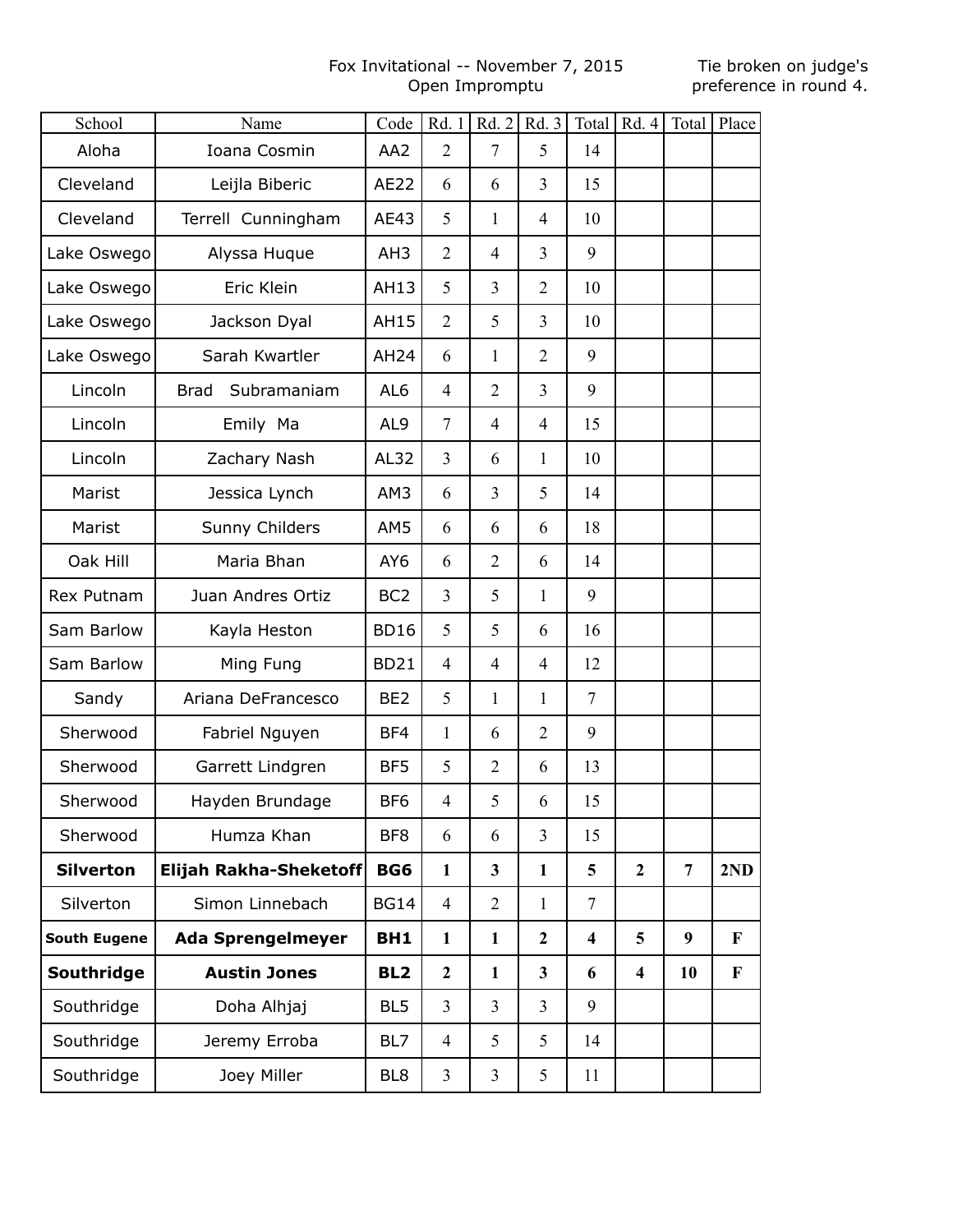# Fox Invitational -- November 7, 2015 Open Impromptu

| Southridge     | Luke Espinoza           | <b>BL11</b>     | $\overline{2}$ | 6              | 4              | 12 |              |    |     |
|----------------|-------------------------|-----------------|----------------|----------------|----------------|----|--------------|----|-----|
| Sprague        | <b>Brandon Roth</b>     | BM <sub>5</sub> | $\overline{2}$ | 5              | $\mathbf{1}$   | 8  |              |    |     |
| Sprague        | Colin Gesik             | BM9             | 1              | 3              | 5              | 9  |              |    |     |
| Sprague        | Kenneth Leja            | <b>BM13</b>     | 3              | 4              | 4              | 11 |              |    |     |
| <b>Sprague</b> | <b>Lindsey Williams</b> | <b>BM14</b>     | $\mathbf{1}$   | $\overline{2}$ | $\mathbf{1}$   | 4  | 6            | 10 | F   |
| Sprague        | Santiago Monleon        | <b>BM20</b>     | $\overline{4}$ | 4              | 6              | 14 |              |    |     |
| Sunset         | Alexander Singh La Cour | BP3             | 6              | 4              | 2              | 12 |              |    |     |
| Sunset         | Mihir Palan             | <b>BP17</b>     | 2              | 3              | 5              | 10 |              |    |     |
| <b>Sunset</b>  | Rohan Bharadwaj         | <b>BP28</b>     | 1              | $\overline{2}$ | $\overline{2}$ | 5  | $\mathbf{1}$ | 6  | 1ST |
| Sunset         | Silu Men                | <b>BP33</b>     | 5              | 5              | 6              | 16 |              |    |     |
| West Linn      | Ava DeLanty             | BX3             | $\overline{3}$ | 7              | 7              | 17 |              |    |     |
| Westview       | Aneesh Mysore           | BY <sub>9</sub> | 3              | $\overline{2}$ | 5              | 10 |              |    |     |
| Westview       | <b>Bryan Lee</b>        | <b>BY12</b>     | 1              | $\mathbf{1}$   | $\overline{2}$ | 4  | 3            | 7  | 3RD |
| Westview       | Lavanya Aluru           | <b>BY25</b>     | 5              | 6              | 4              | 15 |              |    |     |
| Westview       | Preeti Devulapalli      | <b>BY36</b>     | $\overline{4}$ | 1              | 4              | 9  |              |    |     |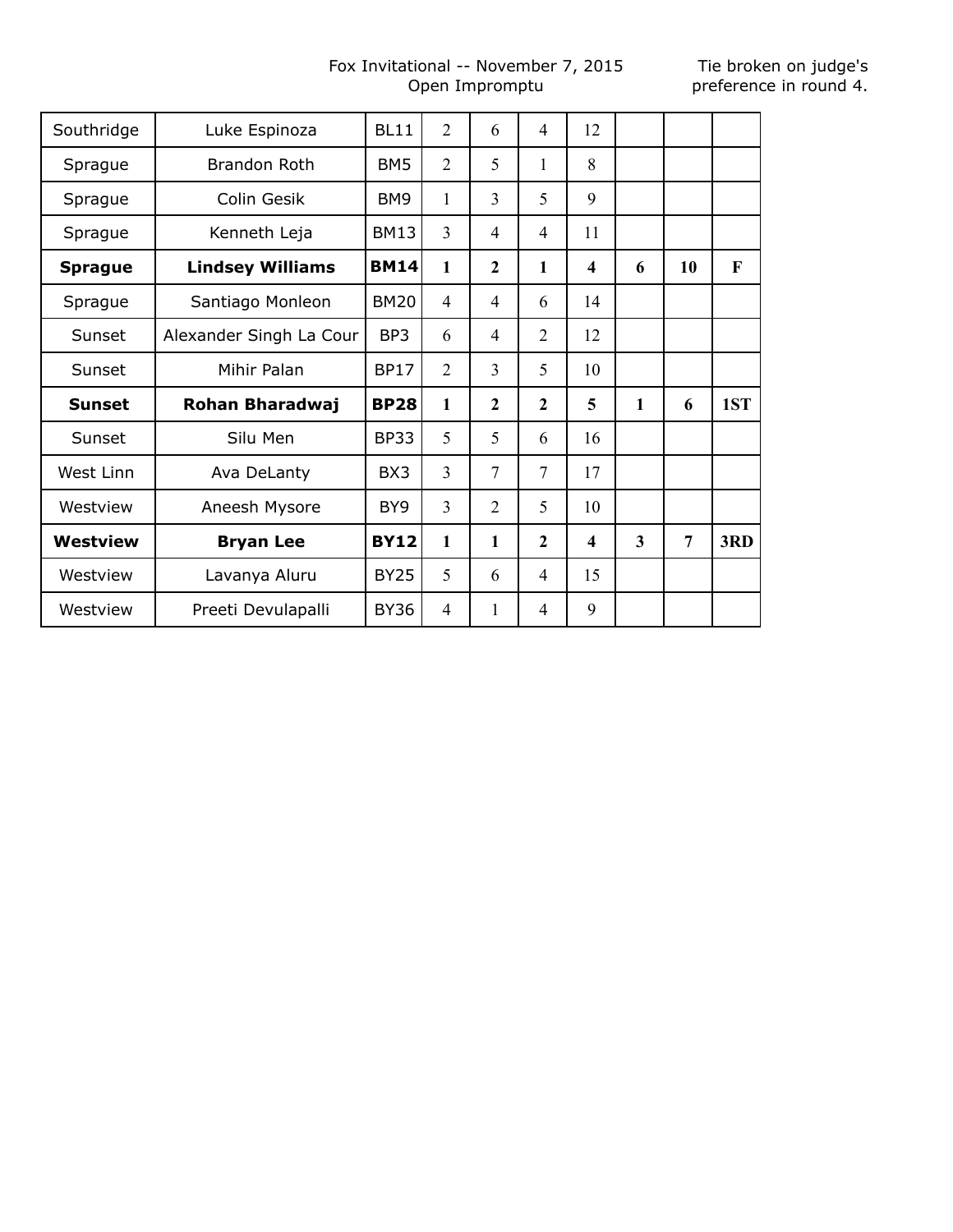| School    | Name               | Code            | Rd. 1          | Rd. 2          | Rd. 3        | Total | Place |
|-----------|--------------------|-----------------|----------------|----------------|--------------|-------|-------|
| Cleveland | Htoo Ray           | AE15            | 4              | 6              | 3            | 13    |       |
| Cleveland | Pawke Lar          | AE34            | $\overline{2}$ | 8              | 8            | 18    |       |
| Cleveland | Roselin Eh - Open  | AE37            | 7              | 4              | 5            | 16    |       |
| Lincoln   | Angela Chow        | AL <sub>2</sub> | 6              | $\overline{2}$ | 6            | 14    |       |
| Lincoln   | <b>Lorna Perez</b> | <b>AL20</b>     | 3              | 1              | 1            | 5     | 1st   |
| Lincoln   | Loy Msafiri        | <b>AL21</b>     | 5              | 3              | $\mathbf{2}$ | 10    | 2nd   |
| Lincoln   | <b>Yikai Peng</b>  | <b>AL31</b>     | 1              | 5              | 4            | 10    | 3rd   |

# Fox Invitational -- November 7, 2015 Novice LIBIELL

Tie broken on judge's preference.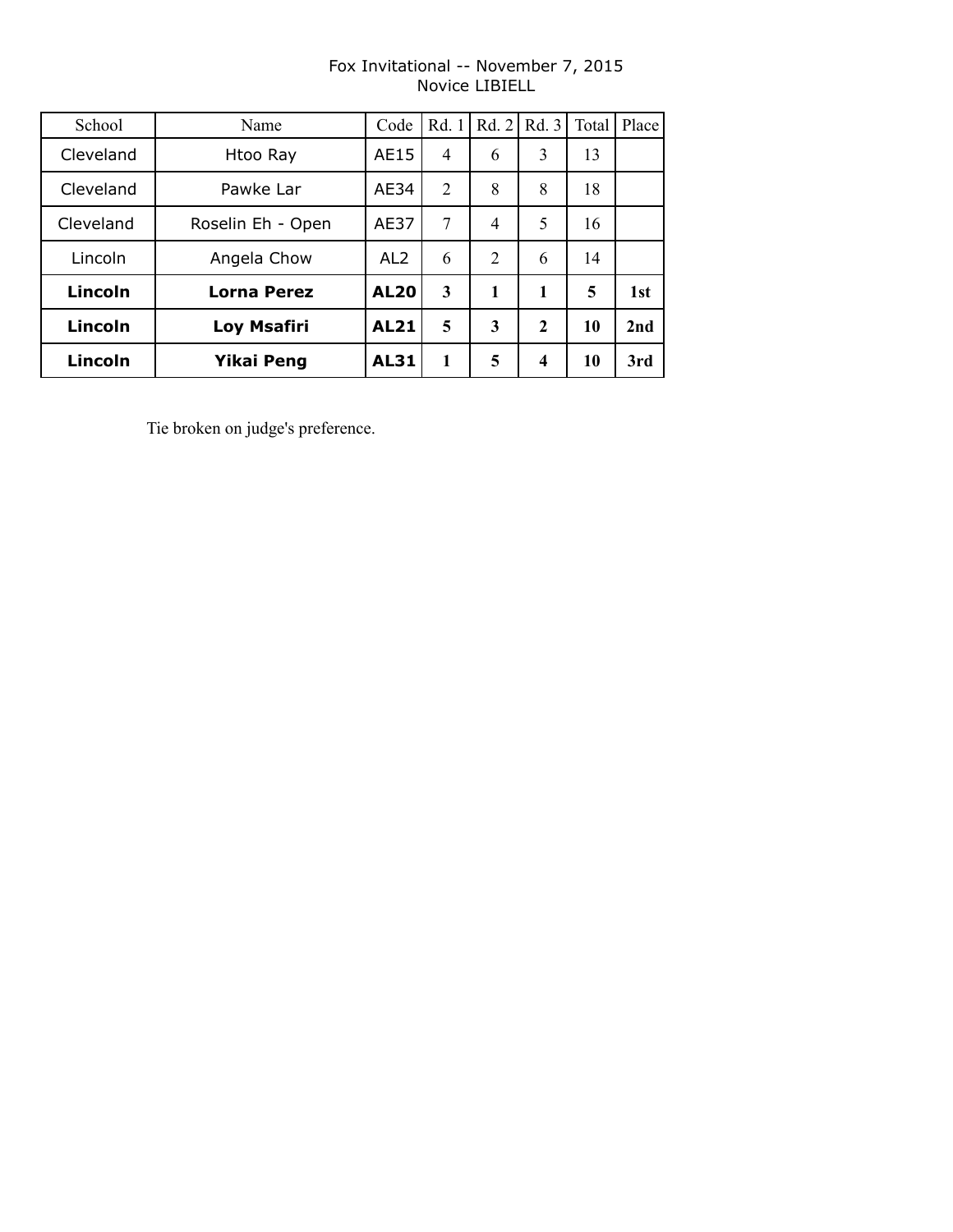| School           | Name                      | Code            | Rd. 1                   | Rd. 2                   | Rd. 3          | Total | Rd. 4          | Total | Place |
|------------------|---------------------------|-----------------|-------------------------|-------------------------|----------------|-------|----------------|-------|-------|
| <b>Cleveland</b> | <b>Lyle Altschul</b>      | <b>AE24</b>     | $\mathbf{2}$            | $\mathbf{2}$            | 1              | 5     | 3              | 8     | 2ND   |
| Corbett          | Petra Wilson              | AF5             | 4                       | 5                       | 5              | 14    |                |       |       |
| Lincoln          | <b>Natalie Shershow</b>   | <b>AL24</b>     | $\overline{\mathbf{4}}$ | 1                       | 3              | 8     | $\overline{2}$ | 10    | 3RD   |
| Monument         | Sophia Pettit             | AW1             | $\overline{3}$          | 5                       | 4              | 12    |                |       |       |
| Sherwood         | Dimitrios Lampros         | BF3             | 5                       | 3                       | 3              | 11    |                |       |       |
| Sunset           | Chitali Buge              | BP9             | $\overline{2}$          | 4                       | $\overline{4}$ | 10    |                |       |       |
| Tigard           | <b>Blake Sprenger</b>     | BT <sub>1</sub> | 8                       | 8                       | 8              | 24    |                |       |       |
| <b>West Linn</b> | <b>Dennis Tang</b>        | <b>BX5</b>      | 3                       | 1                       | $\overline{2}$ | 6     | 7              | 13    | F     |
| West Linn        | Nalini Oliver             | BX10l           | 5                       | $\overline{2}$          | $\overline{4}$ | 11    |                |       |       |
| Westview         | Catherine Lian            | BY13            | $\overline{4}$          | 2                       | 5              | 11    |                |       |       |
| Westview         | <b>Donitaa Julius</b>     | <b>BY17</b>     | 1                       | 3                       | $\mathbf{2}$   | 6     | 4              | 10    | F     |
| Westview         | Harshita Narayanan        | <b>BY20</b>     | $\mathbf{1}$            | $\overline{\mathbf{3}}$ | $\mathbf{1}$   | 5     | 6              | 11    | F     |
| Westview         | Rohan Ajjarapu            | <b>BY40</b>     | $\mathbf{1}$            | 1                       | $\mathbf{2}$   | 4     | 1              | 5     | 1ST   |
| Westview         | <b>Shishir Pandit-Rao</b> | <b>BY48</b>     | $\mathbf{2}$            | $\overline{\mathbf{4}}$ | 1              | 7     | 5              | 12    | F     |
| Westview         | Subisha Sundaram          | <b>BY55</b>     | $\overline{3}$          | 4                       | 3              | 10    |                |       |       |

# Fox Invitational -- November 7, 2015 Novice Oratory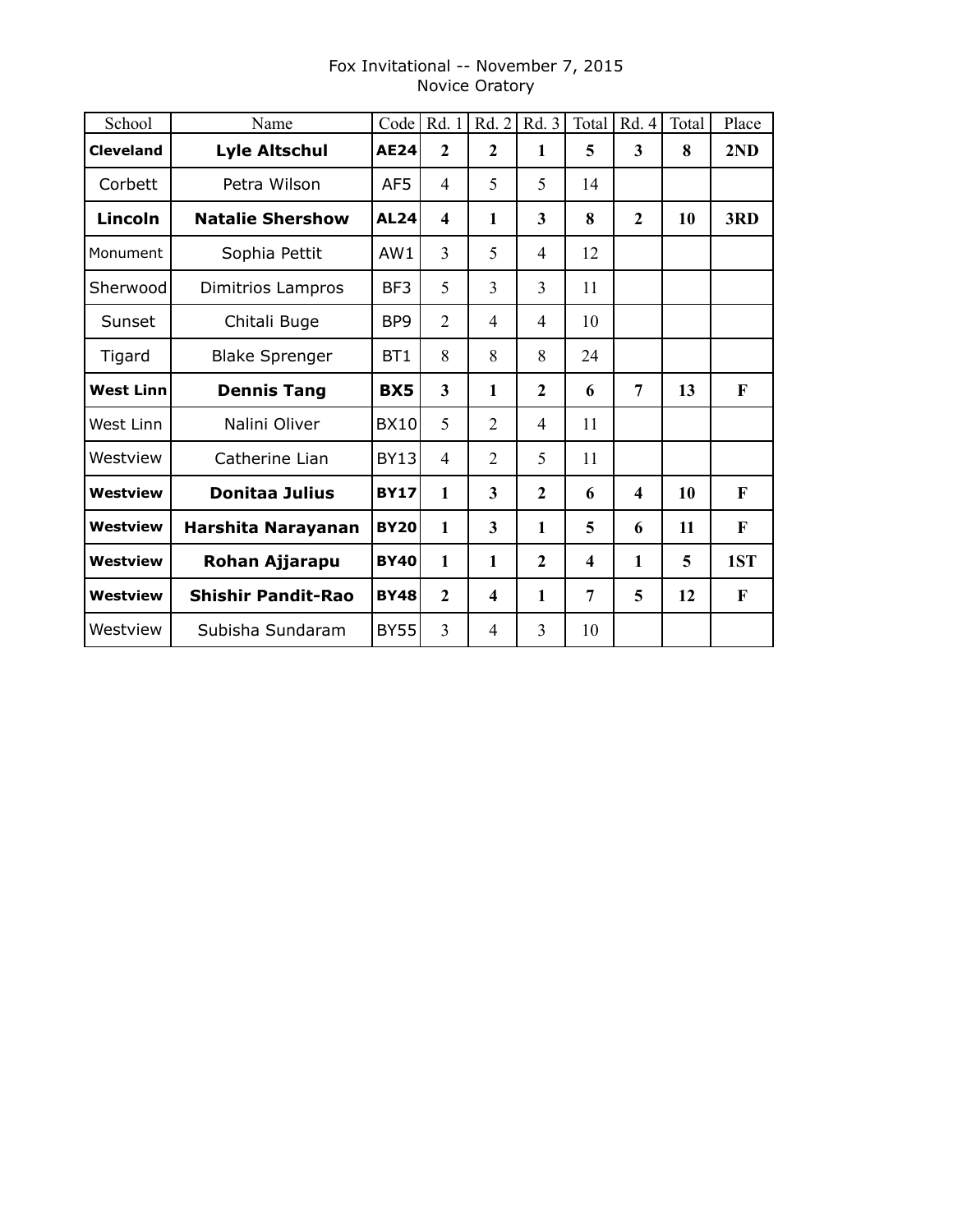## Fox Invitational -- November 7, 2015 Tie broken on reciprocal Open Oratory

| School           | Name                        | Code            | Rd. 1                   | Rd. 2                   | Rd. 3                   | Total                   | Rd. 4                   | Total | Place        |
|------------------|-----------------------------|-----------------|-------------------------|-------------------------|-------------------------|-------------------------|-------------------------|-------|--------------|
| Aloha            | Ioana Cosmin                | AA <sub>2</sub> | 6                       | 6                       | 6                       | 18                      |                         |       |              |
| <b>Cleveland</b> | <b>Joseph Brower</b>        | <b>AE18</b>     | $\overline{2}$          | 4                       | $\overline{2}$          | 8                       | 3                       | 11    | F            |
| <b>Cleveland</b> | <b>McKenzie Potter-Moen</b> | <b>AE29</b>     | 1                       | $\overline{\mathbf{3}}$ | $\overline{\mathbf{4}}$ | 8                       | $\overline{\mathbf{4}}$ | 12    | $\mathbf{F}$ |
| Cleveland        | <b>Taylor Lewis</b>         | AE42            | $\overline{2}$          | 4                       | 3                       | 9                       |                         |       |              |
| Lincoln          | Jack Sanders                | AL13            | $\overline{4}$          | 5                       | 3                       | 12                      |                         |       |              |
| <b>Lincoln</b>   | <b>Sheila Panyam</b>        | <b>AL27</b>     | $\overline{\mathbf{4}}$ | $\mathbf{2}$            | $\mathbf{1}$            | 7                       | $\mathbf{2}$            | 9     | 3RD          |
| McMinnville      | Joe Gullo                   | AT12            | 5                       | 5                       | $\overline{2}$          | 12                      |                         |       |              |
| Sam Barlow       | Johanna Hampton             | <b>BD13</b>     | 4                       | $\overline{2}$          | 3                       | 9                       |                         |       |              |
| Sam Barlow       | Kayla Heston                | <b>BD16</b>     | 5                       | $\overline{2}$          | $\overline{4}$          | 11                      |                         |       |              |
| <b>Sunset</b>    | <b>Christina Im</b>         | <b>BP10</b>     | 1                       | 3                       | 4                       | 8                       | 1                       | 9     | 2ND          |
| Sunset           | Ketaki Deuskar              | <b>BP13</b>     | $\overline{3}$          | $\overline{4}$          | $\overline{2}$          | 9                       |                         |       |              |
| <b>Sunset</b>    | <b>Nehal Hegde</b>          | <b>BP20</b>     | $\overline{\mathbf{3}}$ | 3                       | 1                       | 7                       | 6                       | 13    | F            |
| <b>Sunset</b>    | Priya Sarma                 | <b>BP26</b>     | $\mathbf{1}$            | 1                       | 5                       | 7                       | 7                       | 14    | F            |
| Tigard           | Kasey Yoke                  | BT4             | 8                       | 8                       | 8                       | 24                      |                         |       |              |
| Westview         | Aakash Kurse                | BY <sub>1</sub> | 3                       | 1                       | 5                       | 9                       |                         |       |              |
| <b>Westview</b>  | <b>Preeti Devulapalli</b>   | <b>BY36</b>     | $\overline{2}$          | 1                       | $\mathbf{1}$            | $\overline{\mathbf{4}}$ | 5                       | 9     | 1ST          |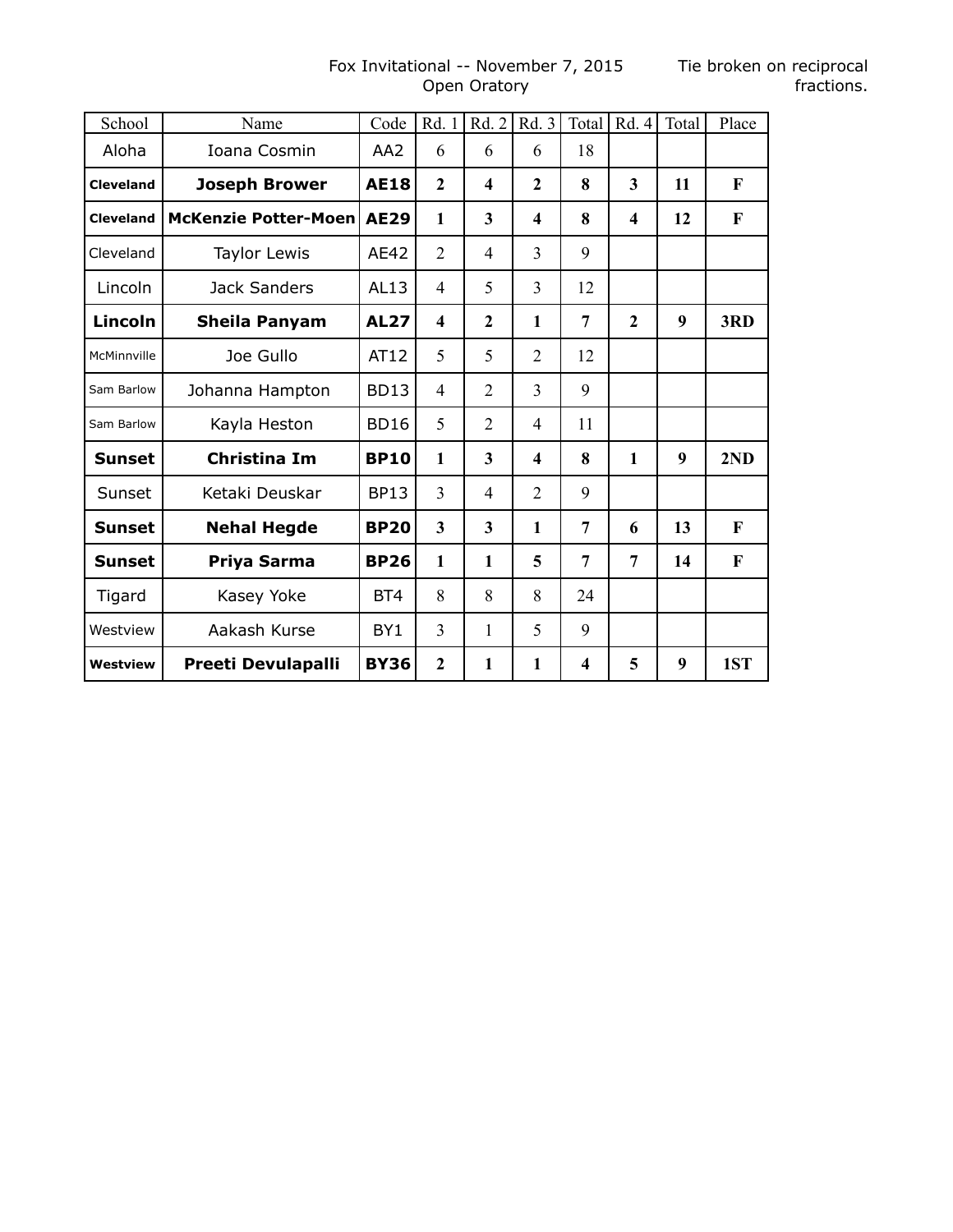# Fox Invitational -- November 7, 2015 Novice Poetry

| School            | Name                 | Code            | Rd. 1            | Rd.2           | Rd. 3          | Total                   | Rd. 4          | Total | Place        |
|-------------------|----------------------|-----------------|------------------|----------------|----------------|-------------------------|----------------|-------|--------------|
| Ashland           | Annika Larson        | AB <sub>6</sub> | $\overline{4}$   | 5              | 2              | 11                      |                |       |              |
| <b>Ashland</b>    | <b>Maya Davis</b>    | <b>AB26</b>     | $\mathbf{2}$     | 3              | $\overline{2}$ | $\overline{7}$          | $\overline{7}$ | 14    | $\mathbf{F}$ |
| Ashland           | Nick VanDerZwan      | <b>AB27</b>     | 6                | $\overline{2}$ | 1              | 9                       |                |       |              |
| Clackamas         | Alexandria Williams  | AD1             | 1                | 5              | $\overline{3}$ | 9                       |                |       |              |
| Cleveland         | Bella Mounsy         | AE4             | $\overline{2}$   | 3              | 3              | 8                       |                |       |              |
| <b>Cleveland</b>  | <b>Nora Degens</b>   | <b>AE33</b>     | $\boldsymbol{2}$ | $\mathbf{1}$   | $\mathbf{1}$   | $\boldsymbol{4}$        | $\mathbf{1}$   | 5     | 1ST          |
| <b>Cleveland</b>  | <b>Zoe Kaine</b>     | <b>AE46</b>     | $\mathbf{1}$     | 1              | $\overline{2}$ | $\overline{\mathbf{4}}$ | $\overline{2}$ | 6     | 2ND          |
| Corbett           | Katy Petersen        | AF3             | $\overline{3}$   | 6              | $\overline{4}$ | 13                      |                |       |              |
| Sam Barlow        | Emily Peterson       | BD7             | 6                | 6              | $\overline{3}$ | 15                      |                |       |              |
| <b>Sam Barlow</b> | Keyanna Kahey        | <b>BD17</b>     | 1                | $\mathbf{1}$   | $\mathbf{1}$   | $\overline{\mathbf{3}}$ | 3              | 6     | 3RD          |
| Sam Barlow        | Kiana Hytrek         | <b>BD18</b>     | $\overline{7}$   | 4              | 5              | 16                      |                |       |              |
| Sam Barlow        | Nicole Bradley       | <b>BD23</b>     | 5                | 6              | 6              | 17                      |                |       |              |
| Sam Barlow        | Pashence Vescovi     | <b>BD24</b>     | 6                | 7              | 5              | 18                      |                |       |              |
| Sam Barlow        | Rebekah Ervin        | <b>BD26</b>     | $\overline{7}$   | 6              | 5              | 18                      |                |       |              |
| Sandy             | Dana Marin           | BE5             | $\overline{3}$   | 5              | 5              | 13                      |                |       |              |
| Sandy             | Jenna Grimmer        | <b>BE11</b>     | $\overline{4}$   | 7              | 4              | 15                      |                |       |              |
| Sandy             | Lilly Espinoza       | <b>BE13</b>     | $\overline{4}$   | 3              | 5              | 12                      |                |       |              |
| Sandy             | Lilyanne Caswell     | <b>BE14</b>     | 5                | $\overline{2}$ | 6              | 13                      |                |       |              |
| Sandy             | Mikey Brooks         | <b>BE15</b>     | 5                | $\overline{2}$ | 3              | 10                      |                |       |              |
| Silverton         | <b>Brian Sung</b>    | BG3             | 3                | $\overline{4}$ | 7              | 14                      |                |       |              |
| <b>Silverton</b>  | <b>Konrad Seifer</b> | <b>BG11</b>     | 3                | $\mathbf{1}$   | $\mathbf{1}$   | 5                       | 5              | 10    | F            |
| Silverton         | Kylie Mathews        | <b>BG12</b>     | $\overline{4}$   | 5              | 6              | 15                      |                |       |              |
| Sprague           | Margaret Robinson    | <b>BM16</b>     | $\mathbf{1}$     | $\overline{4}$ | $\overline{4}$ | 9                       |                |       |              |
| <b>Sunset</b>     | Isa Ayala            | <b>BP12</b>     | $\boldsymbol{2}$ | $\mathbf{1}$   | $\mathbf{1}$   | $\overline{\mathbf{4}}$ | 5              | 9     | F            |
| Sunset            | Nora Malik           | <b>BP21</b>     | 6                | 3              | $\overline{4}$ | 13                      |                |       |              |
| West Linn         | Jacob Groh           | BX <sub>8</sub> | 5                | $\overline{4}$ | $\overline{4}$ | 13                      |                |       |              |
| West Linn         | Rachel Soloos        | <b>BX11</b>     | 3                | 8              | 6              | 17                      |                |       |              |
| Westview          | Airika Guel          | BY5             | 6                | 4              | 6              | 16                      |                |       |              |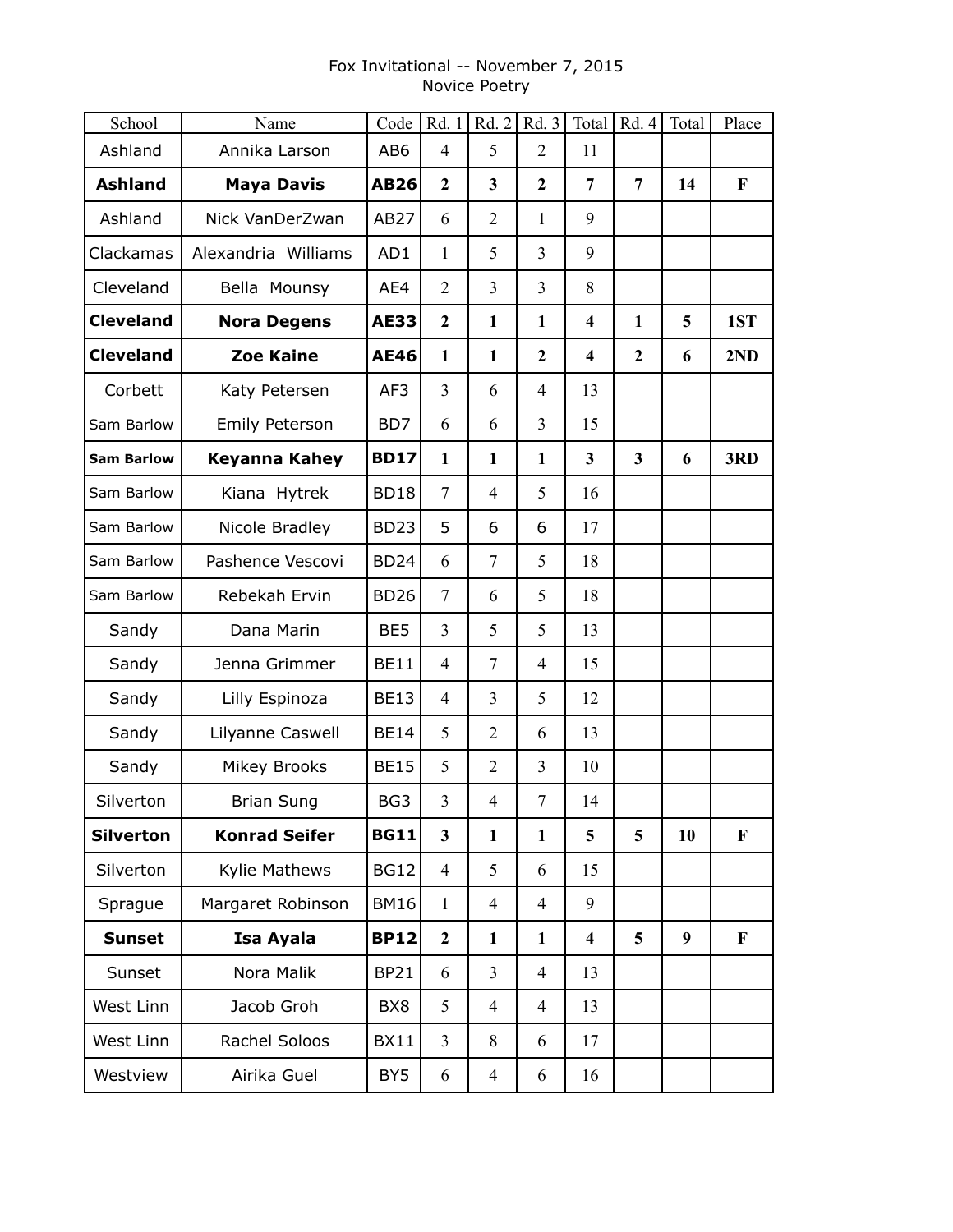# Fox Invitational -- November 7, 2015 Novice Poetry

| Westview        | Alex Jones        | BY <sub>8</sub> |               |   |                          |    |   |  |
|-----------------|-------------------|-----------------|---------------|---|--------------------------|----|---|--|
| <b>Westview</b> | Dayo Adebawo      | <b>BY15</b>     |               | 2 | 2                        |    | 4 |  |
| Westview        | <b>Emily Duru</b> | <b>BY18</b>     | $\mathcal{D}$ | າ | $\overline{\phantom{0}}$ |    |   |  |
| Westview        | Malini Ganguly    | <b>BY27</b>     | 4             |   |                          | 10 |   |  |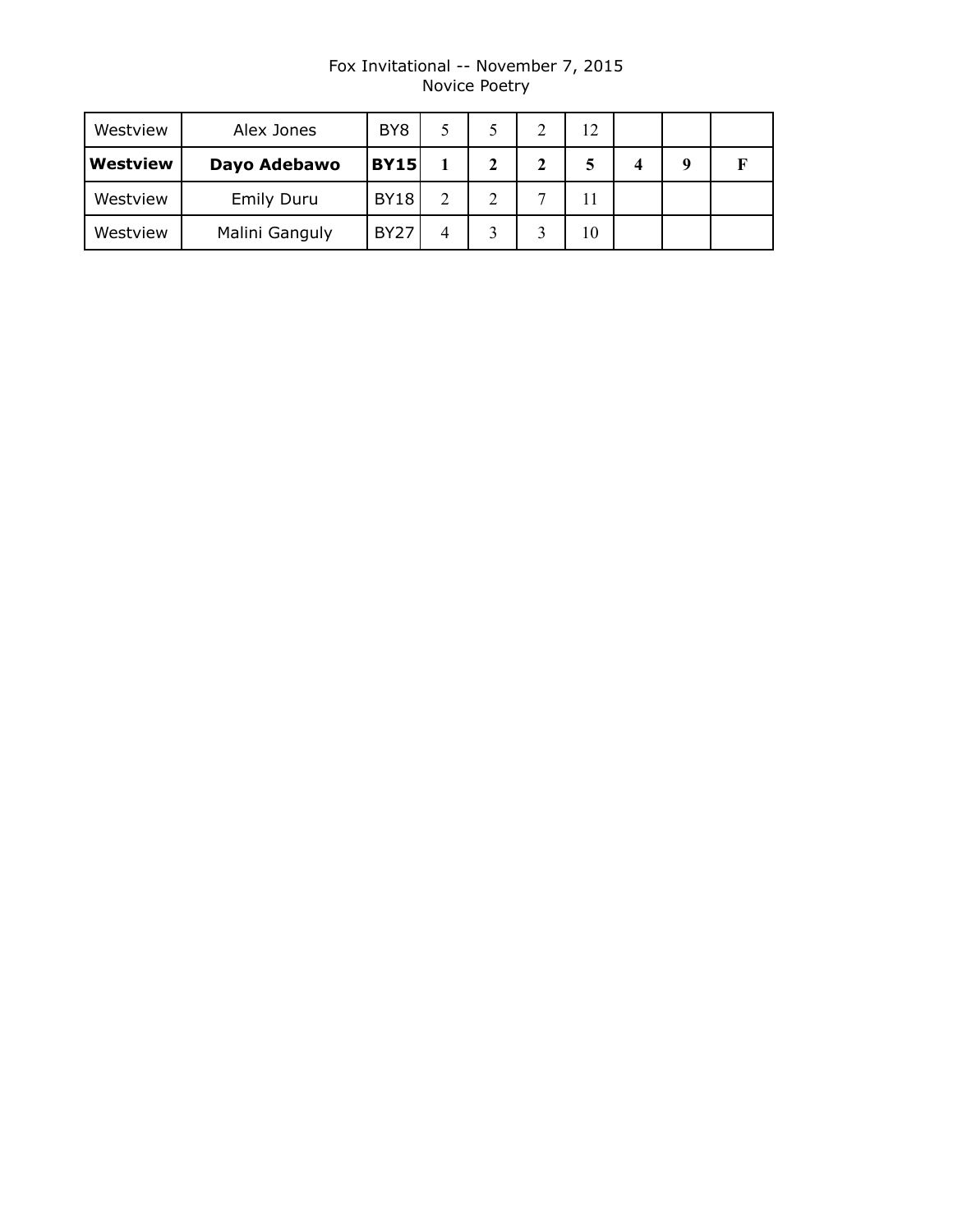# Fox Invitational -- November 7, 2015 Open Poetry

| School            | Name                       | Code            | Rd. 1          | Rd.2             | Rd. 3          |        | Total   $Rd. 4$         | Total | Place       |
|-------------------|----------------------------|-----------------|----------------|------------------|----------------|--------|-------------------------|-------|-------------|
| Ashland           | Maisie Roberson            | AB25            | 1              | 5                | $\overline{4}$ | 10     |                         |       |             |
| Cleveland         | Hannah Dressa              | AE13            | 6              | $\overline{2}$   | $\overline{4}$ | 12     |                         |       |             |
| Lake Oswego       | <b>Anna Kulawiec</b>       | AH4             | $\mathbf{1}$   | $\mathbf{1}$     | $\mathbf{1}$   | 3      | 6                       | 9     | $\mathbf F$ |
| Lake Oswego       | Meghana Mysore             | <b>AH20</b>     | $\overline{2}$ | 1                | $\overline{4}$ | 7      |                         |       |             |
| Lincoln           | Bill Qureshi               | AL5             | 5              | 5                | 5              | 15     |                         |       |             |
| Lincoln           | Subramaniam<br><b>Brad</b> | AL <sub>6</sub> | 6              | 3                | 6              | 15     |                         |       |             |
| Lincoln           | <b>Hank Sanders</b>        | AL11            | $\overline{2}$ | 5                | 1              | 8      |                         |       |             |
| Lincoln           | Julia Dodson               | AL15            | $\overline{2}$ | $\overline{4}$   | $\overline{3}$ | 9      |                         |       |             |
| Lincoln           | Kate Weeks                 | AL16            | $\overline{4}$ | 6                | $\overline{3}$ | 13     |                         |       |             |
| Lincoln           | Maia Abbruzzese            | AL22            | 6              | 1                | 5              | 12     |                         |       |             |
| Marshfield        | Aria Davis                 | AP3             | 5              | 4                | 5              | 14     |                         |       |             |
| Marshfield        | Arianna Herrera            | AP4             | 6              | 4                | $\overline{4}$ | 14     |                         |       |             |
| <b>Marshfield</b> | <b>Fatima Ruiz</b>         | AP5             | 3              | $\mathbf{1}$     | $\mathbf{1}$   | 5      | $\overline{\mathbf{4}}$ | 9     | $\mathbf F$ |
| Marshfield        | Jodi Zousel                | AP7             | 3              | $\overline{2}$   | $\overline{3}$ | 8      |                         |       |             |
| Marshfield        | Magdelena Casas            | AP9             | 6              | 6                | 6              | 18     |                         |       |             |
| Marshfield        | Mason Blohm                | AP10            | 3              | 6                | 5              | 14     |                         |       |             |
| Marshfield        | Quinn Earle                | AP15            | 5              | 6                | 6              | 17     |                         |       |             |
| Nestucca          | Mariah Hallock             | AX <sub>8</sub> | 4              | 4                | 6              | 14     |                         |       |             |
| Rex Putnam        | Amanda Spisla              | BC1             | $\mathbf{1}$   | 4                | $\overline{2}$ | $\tau$ |                         |       |             |
| Sam Barlow        | Emma Cunningham            | BD <sub>8</sub> | 5              | $\mathbf{1}$     | 3              | 9      |                         |       |             |
| <b>Sam Barlow</b> | <b>Hunter Boelow</b>       | <b>BD10</b>     | $\mathbf{1}$   | $\boldsymbol{2}$ | $\mathbf{2}$   | 5      | $\mathbf{1}$            | 6     | 1ST         |
| Sam Barlow        | Katie Treanor              | <b>BD15</b>     | $\overline{2}$ | 3                | $\overline{2}$ | 7      |                         |       |             |
| <b>Sandy</b>      | <b>Ariana DeFrancesco</b>  | BE <sub>2</sub> | $\mathbf{1}$   | $\mathbf{2}$     | $\overline{2}$ | 5      | $\overline{\mathbf{3}}$ | 8     | 3RD         |
| Silverton         | Ana Smith                  | BG1             | $\overline{4}$ | 3                | $\overline{4}$ | 11     |                         |       |             |
| Silverton         | Joy Smith                  | <b>BG10</b>     | 3              | 5                | 5              | 13     |                         |       |             |
| Southridge        | Austin Jones               | BL <sub>2</sub> | 5              | 5                | $\overline{2}$ | 12     |                         |       |             |
| Southridge        | Doha Alhjaj                | BL <sub>5</sub> | $\overline{4}$ | $\overline{2}$   | 6              | 12     |                         |       |             |
| Southridge        | Julia Dayton               | <b>BL10</b>     | $\overline{2}$ | $\overline{7}$   | $\overline{3}$ | 12     |                         |       |             |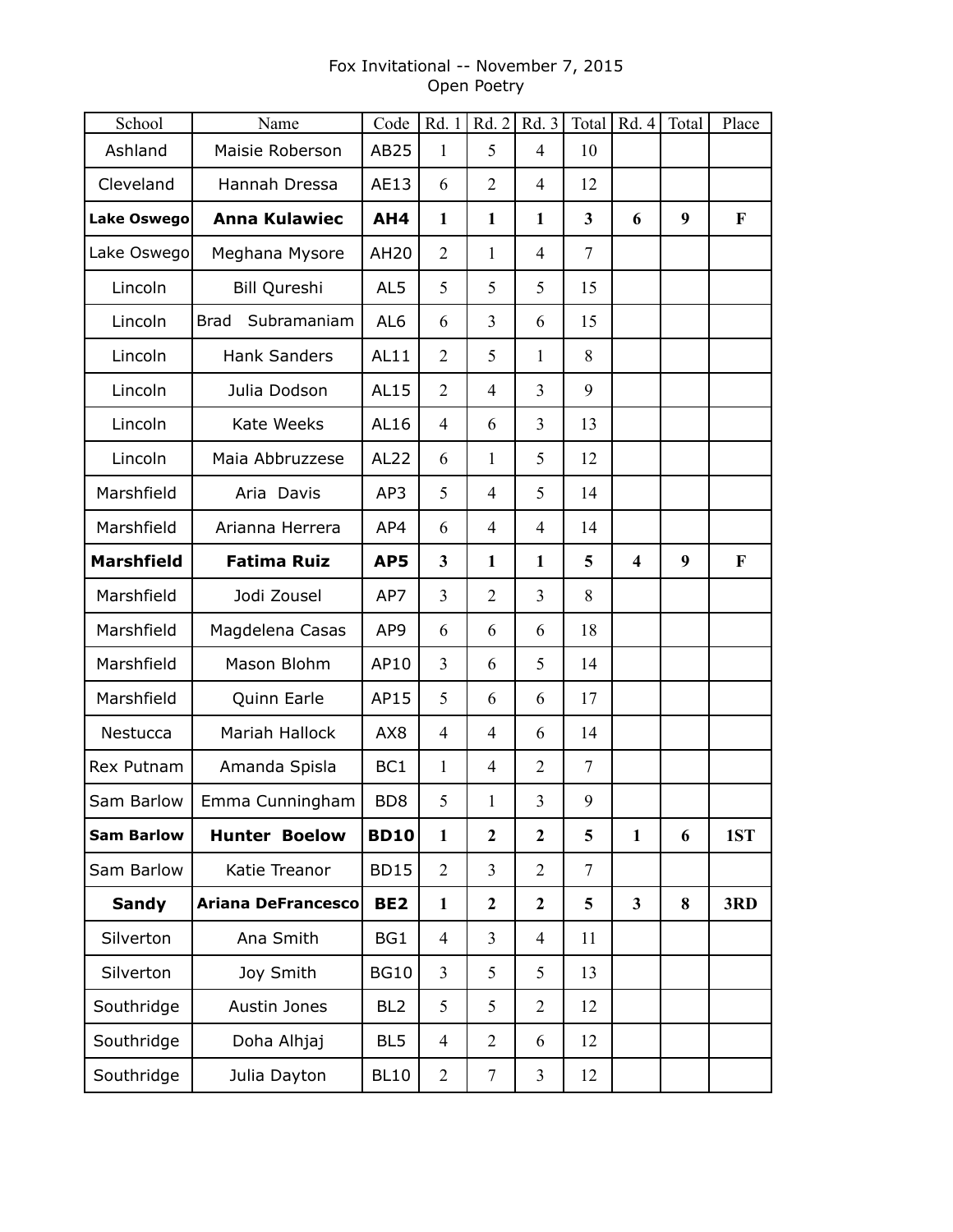| Southridge  | Mariella Mandujano             | <b>BL12</b>     | $\mathbf{2}$ | 1            | 3              | 6  | $\mathbf{2}$ | 8 | 2ND |
|-------------|--------------------------------|-----------------|--------------|--------------|----------------|----|--------------|---|-----|
| Sprague     | Max Rudd                       | <b>BM17</b>     | 4            | 3            | 1              | 8  |              |   |     |
| Sunset      | Cathy Du                       | BP <sub>8</sub> | 4            | 3            | $\overline{4}$ | 11 |              |   |     |
| Sunset      | Shanelle Almeida               | <b>BP32</b>     | 5            | 7            | 5              | 17 |              |   |     |
| West Albany | Brandi Franell                 | BW <sub>2</sub> | 6            | 6            | 6              | 18 |              |   |     |
| Westview    | Wendy Fan                      | <b>BY60</b>     | 3            | 3            | 1              | 7  |              |   |     |
| Wilson      | <b>Alexandra Cameron-Pizzo</b> | BZ <sub>2</sub> | 1            | $\mathbf{2}$ | 1              | 4  | 5            | 9 | F   |
| Wilson      | Rhona Bogren                   | <b>BZ15</b>     | 3            | 4            | $\overline{2}$ | 9  |              |   |     |

# Fox Invitational -- November 7, 2015 Open Poetry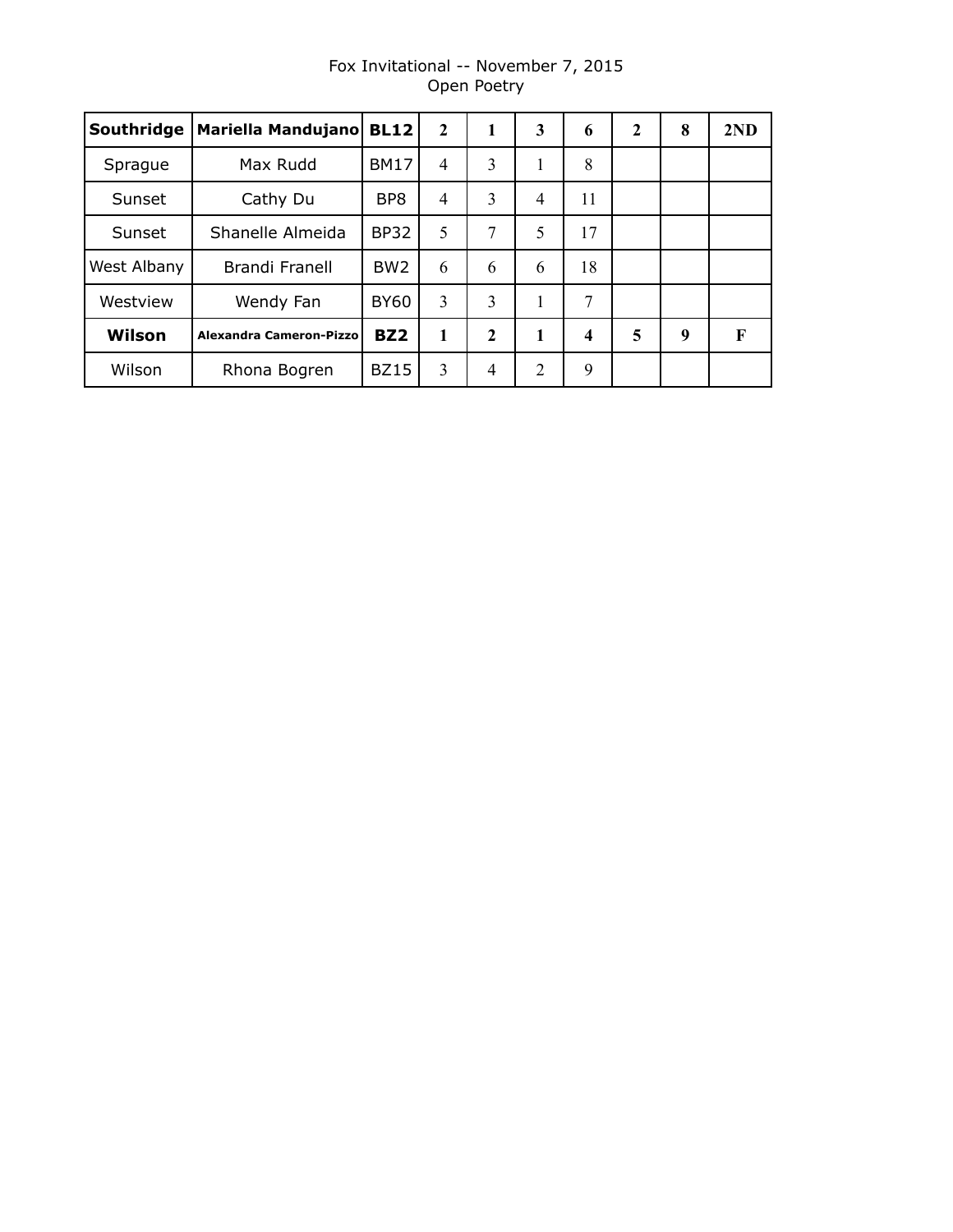#### Fox Invitational -- November 7, 2015 Open POI

| School           | Name                | Code            | Rd. 1          | Rd. 2          | Rd. 3 | Total          | Rd. 4 | Total | Place |
|------------------|---------------------|-----------------|----------------|----------------|-------|----------------|-------|-------|-------|
| Lake Oswego      | <b>Clare O'Gara</b> | AH <sub>8</sub> | $\mathbf{2}$   | 1              | 1     | 4              | 3     | 7     | 3RD   |
| Lincoln          | Ethan Dennis        | AL10            | 4              | 4              | 4     | 12             |       |       |       |
| Lincoln          | Julia Dodson        | AL15            | 3              | 3              | 2     | 8              |       |       |       |
| McMinnville      | Hope Smothers       | AT11            | 4              | 2              | 8     | 14             |       |       |       |
| Sam Barlow       | Rachael Wilczewski  | <b>BD25</b>     | $\overline{2}$ | $\overline{4}$ | 2     | 8              |       |       |       |
| <b>Silverton</b> | <b>Joy Smith</b>    | <b>BG10</b>     | 1              | 3              | 3     | $\overline{7}$ | 4     | 11    | F     |
| Westview         | Dayo Adebawo - Nov. | <b>BY15</b>     | 1              | $\overline{2}$ | 3     | 6              | 1     | 7     | 1ST   |
| Wilson           | <b>Hannah Borel</b> | <b>BZ11</b>     | 3              | 1              |       | 5              | 2     | 7     | 2ND   |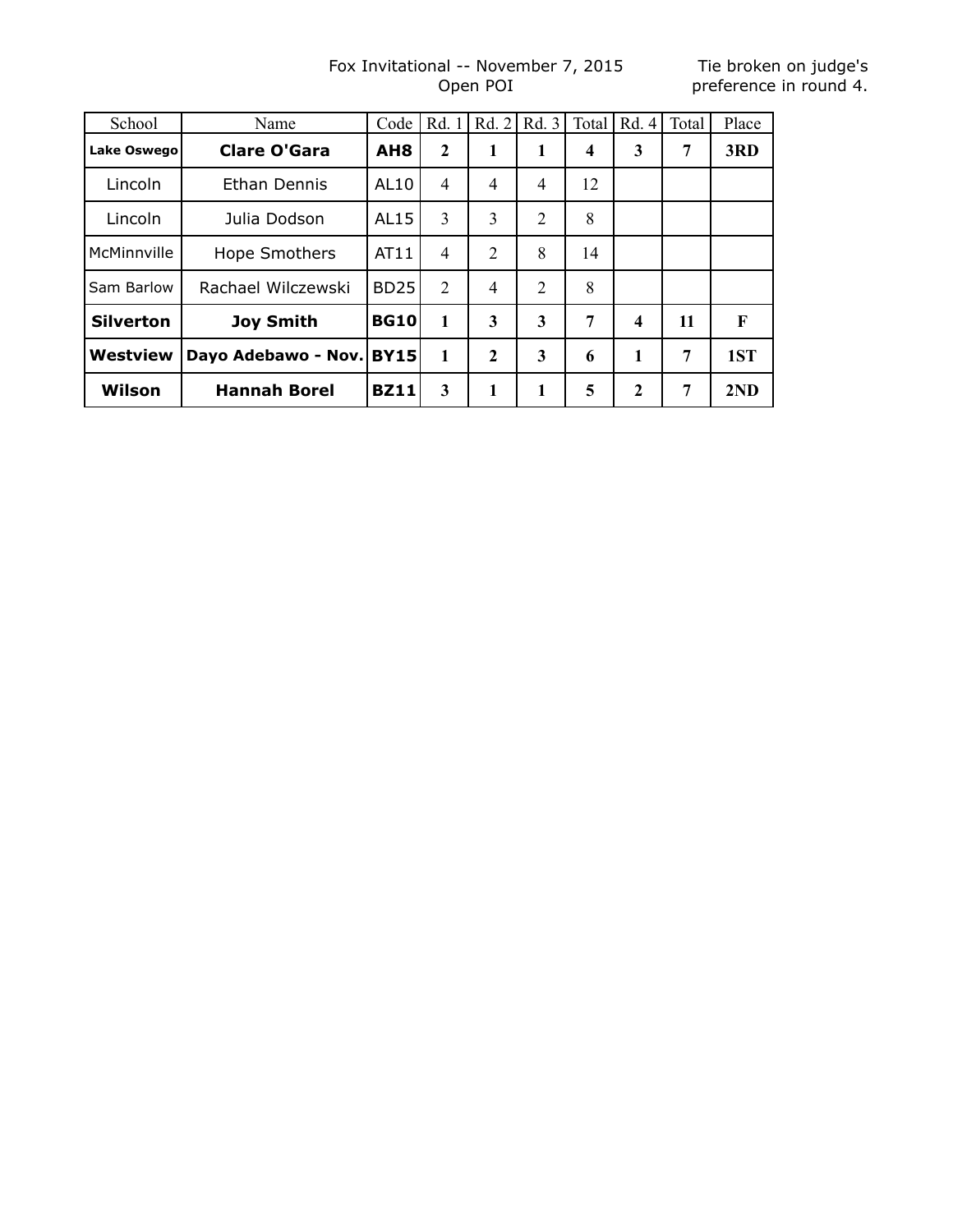## Fox Invitational -- November 7, 2015 Novice Prose

| School             | Name                    | Code            | Rd. 1            | Rd. 2          | Rd.3           |                         | Total   Rd. 4           | Total                   | Place       |
|--------------------|-------------------------|-----------------|------------------|----------------|----------------|-------------------------|-------------------------|-------------------------|-------------|
| <b>Ashland</b>     | <b>Dylan Kistler</b>    | <b>AB12</b>     | $\mathbf{1}$     | $\mathbf{1}$   | $\mathbf{2}$   | $\overline{\mathbf{4}}$ | $\boldsymbol{2}$        | 6                       | 2ND         |
| Ashland            | Lydia Holmes            | AB24            | $\tau$           | $\overline{4}$ | 6              | 17                      |                         |                         |             |
| Ashland            | Maya Davis              | AB26            | $\overline{4}$   | 3              | $\overline{2}$ | 9                       |                         |                         |             |
| Canby              | Eden Bell               | AC1             | 3                | $\overline{2}$ | $\overline{2}$ | 7                       |                         |                         |             |
| Canby              | Kyndra Wolf             | AC <sub>6</sub> | $\overline{2}$   | 3              | $\overline{4}$ | 9                       |                         |                         |             |
| Canby              | Lukas da Silva          | AC7             | 5                | $\tau$         | $\overline{7}$ | 19                      |                         |                         |             |
| Canby              | Michael Rondeau         | AC <sub>9</sub> | $\tau$           | 5              | $\overline{7}$ | 19                      |                         |                         |             |
| Clackamas          | Alexandria Williams     | AD1             | 6                | 5              | 1              | 12                      |                         |                         |             |
| Clackamas          | Alycia Frack            | AD <sub>2</sub> | $\overline{4}$   | $\mathbf{1}$   | $\overline{3}$ | 8                       |                         |                         |             |
| Cleveland          | Ella Jones              | AE10            | 3                | $\overline{2}$ | $\overline{4}$ | 9                       |                         |                         |             |
| Cleveland          | Rosa Christen           | AE36            | 6                | $\overline{4}$ | $\tau$         | 17                      |                         |                         |             |
| Lake Oswego        | Bk (Beck) Adams         | AH <sub>5</sub> | $\overline{4}$   | $\overline{3}$ | 1              | 8                       |                         |                         |             |
| Lake Oswego        | <b>Emily Meyer</b>      | AH11            | 4                | $\overline{4}$ | $\overline{4}$ | 12                      |                         |                         |             |
| Lincoln            | Andrew Liu              | AL <sub>1</sub> | 5                | $\overline{4}$ | 5              | 14                      |                         |                         |             |
| Lincoln            | <b>Belle Butler</b>     | AL4             | $\overline{3}$   | 5              | 5              | 13                      |                         |                         |             |
| Lincoln            | <b>Natalie Shershow</b> | <b>AL24</b>     | $\mathbf{1}$     | $\mathbf{1}$   | $\mathbf{1}$   | 3                       | $\mathbf{1}$            | $\overline{\mathbf{4}}$ | 1ST         |
| Marist             | Phoebe Peterman         | AM4             | 5                | $\overline{4}$ | $\overline{4}$ | 13                      |                         |                         |             |
| Marshfield         | Jace Sperling           | AP <sub>6</sub> | $\tau$           | $\overline{3}$ | $\overline{4}$ | 14                      |                         |                         |             |
| <b>McMinnville</b> | Daylynn Cowan           | AT <sub>8</sub> | $\boldsymbol{2}$ | $\mathbf{1}$   | 3              | 6                       | $\overline{\mathbf{4}}$ | 10                      | $\mathbf F$ |
| McMinnville        | Emily Arrazola          | AT10            | $\overline{2}$   | 5              | 1              | 8                       |                         |                         |             |
| McMinnville        | Zoe Blanchard           | AT20            | $\mathbf{1}$     | $\overline{3}$ | $\overline{3}$ | $\tau$                  |                         |                         |             |
| Sam Barlow         | Darcy Pound             | BD <sub>6</sub> | 4                | 6              | 6              | 16                      |                         |                         |             |
| Sam Barlow         | Emily Peterson          | BD7             | $\overline{2}$   | 5              | 5              | 12                      |                         |                         |             |
| <b>Sam Barlow</b>  | <b>Liz Card</b>         | <b>BD19</b>     | $\mathbf{1}$     | $\overline{2}$ | $\mathbf{3}$   | 6                       | 6                       | 12                      | $\mathbf F$ |
| Sam Barlow         | Pashence Vescovi        | <b>BD24</b>     | 5                | 5              | 5              | 15                      |                         |                         |             |
| Sam Barlow         | Sydney Harms            | <b>BD27</b>     | 6                | 7              | 6              | 19                      |                         |                         |             |
| Sandy              | Emma Ritter             | BE8             | $\overline{4}$   | $\overline{2}$ | 6              | 12                      |                         |                         |             |
| Sandy              | Justin Bower            | <b>BE12</b>     | $\overline{2}$   | 8              | $\overline{2}$ | 12                      |                         |                         |             |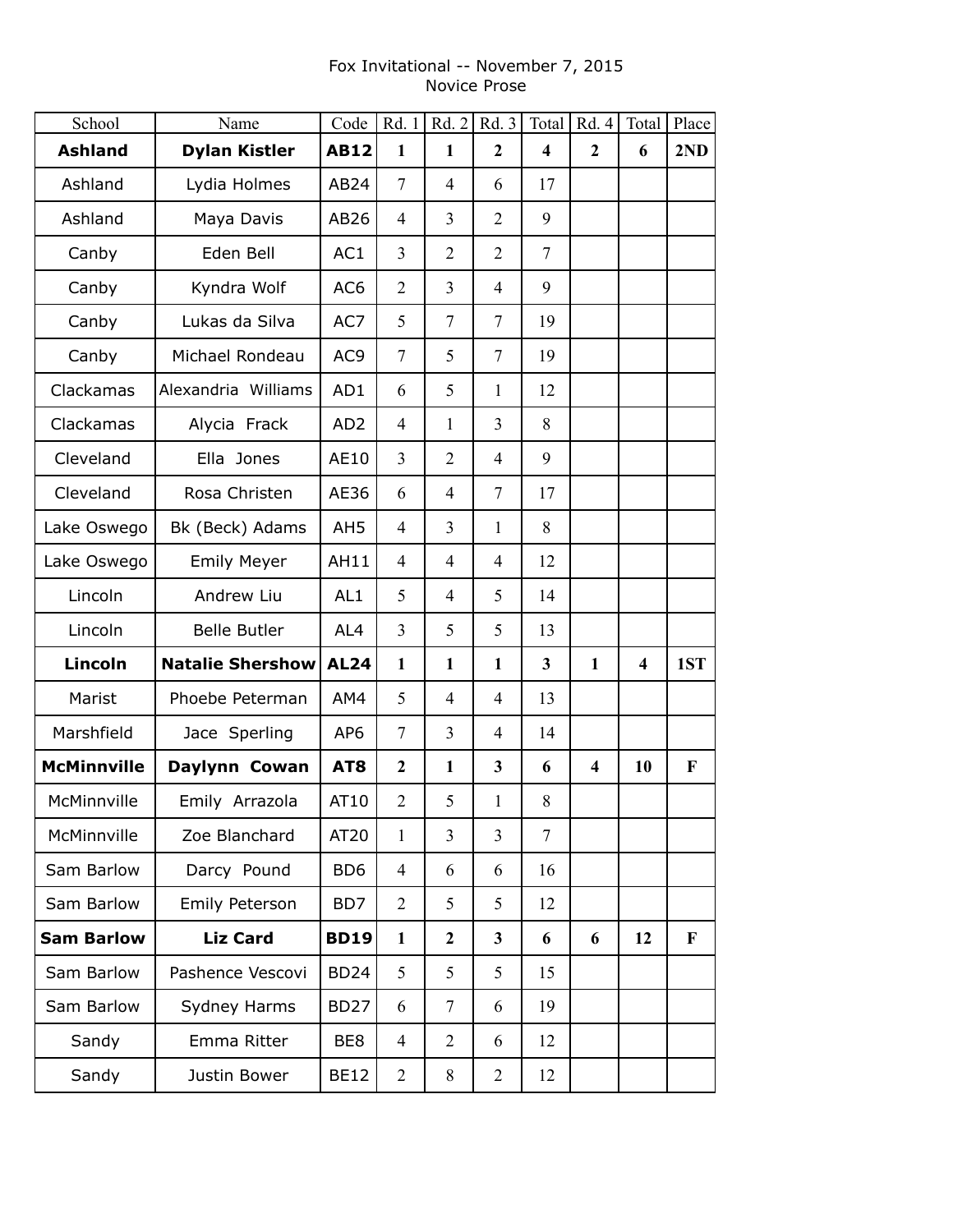# Fox Invitational -- November 7, 2015 Novice Prose

| Sunset    | Anusha Dixit            | BP7         | 5              | 2              | $\overline{2}$  | 9  |                         |    |     |
|-----------|-------------------------|-------------|----------------|----------------|-----------------|----|-------------------------|----|-----|
| Sunset    | Prajna Woonnimani       | <b>BP24</b> | 3              | 3              | 1               | 7  |                         |    |     |
| West Linn | Caitlin McCabe          | BX4         | 1              | 2              | 5               | 8  |                         |    |     |
| Westview  | <b>Emily Duru</b>       | <b>BY18</b> | $\overline{2}$ | $\mathbf{1}$   | 3               | 6  | 5                       | 11 | F   |
| Westview  | <b>Michelle Bonilla</b> | <b>BY32</b> | $\mathbf{1}$   | $\mathbf{1}$   | 4               | 6  | $\overline{\mathbf{3}}$ | 9  | 3RD |
| Westview  | Shefali Goel            | <b>BY47</b> | 6              | $\overline{7}$ | 5               | 18 |                         |    |     |
| Westview  | Shivani Thakor          | <b>BY49</b> | 6              | 7              | 6               | 19 |                         |    |     |
| Westview  | Snigdha Malladi         | <b>BY51</b> | 3              | 4              | 1               | 8  |                         |    |     |
| Westview  | Sonia Saitawdekar       | <b>BY52</b> | 6              | 6              | $7\overline{ }$ | 19 |                         |    |     |
| Wilson    | Fletcher Calcagno       | <b>BZ10</b> | 3              | 6              | 2               | 11 |                         |    |     |
| Wilson    | M Wilder                | <b>BZ13</b> | 8              | 8              | 8               | 24 |                         |    |     |
| Wilson    | Solomon Burr Harris     | <b>BZ16</b> | 5              | 6              | 3               | 14 |                         |    |     |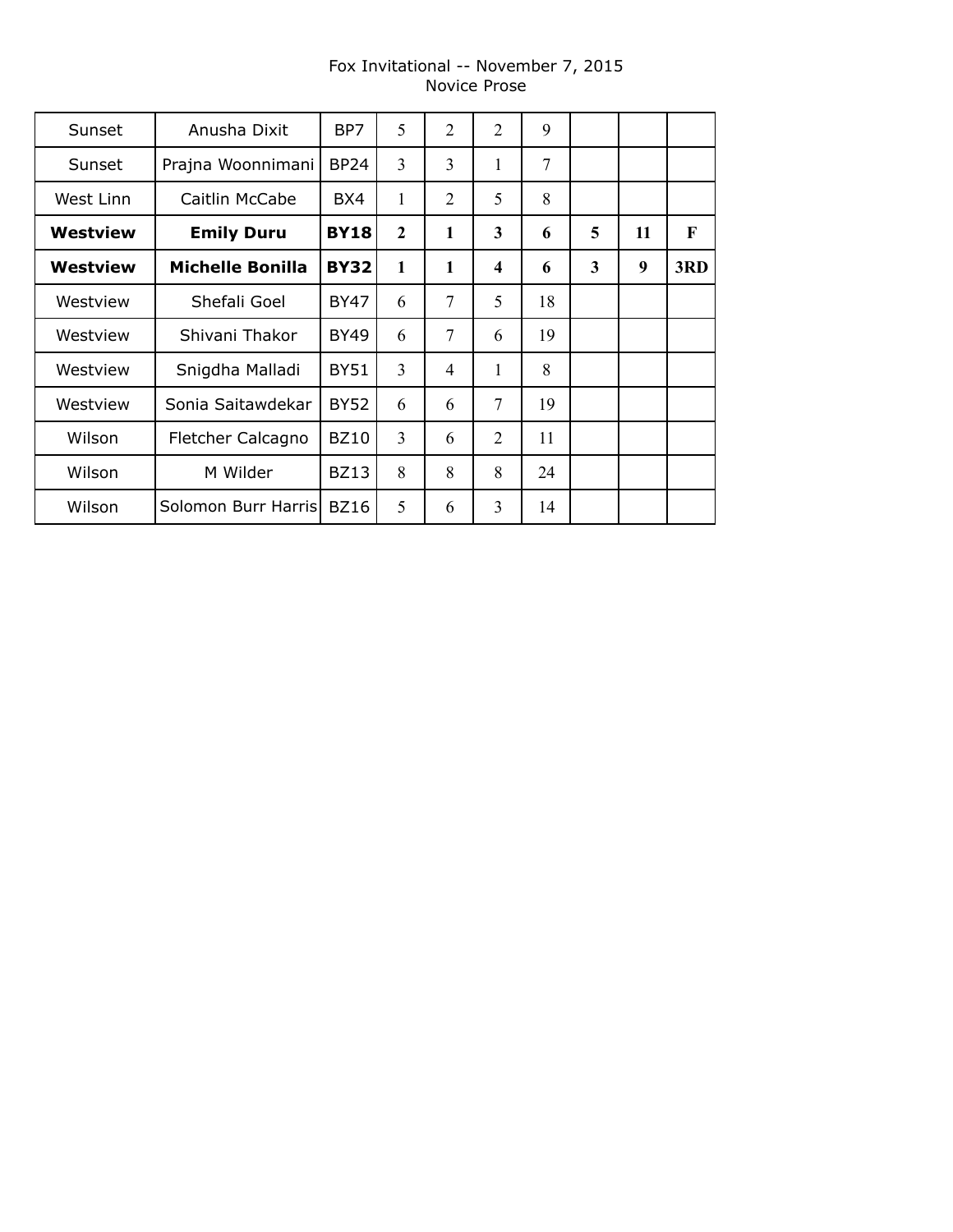# Fox Invitational -- November 7, 2015 Open Prose

| School          | Name                     | Code            | Rd. 1                   | Rd. 2          | Rd. 3                   | Total | Rd.4           |    | Total Place  |
|-----------------|--------------------------|-----------------|-------------------------|----------------|-------------------------|-------|----------------|----|--------------|
| Ashland         | <b>Isabelle Nicolier</b> | AB17            | 6                       | $\overline{7}$ | 6                       | 19    |                |    |              |
| Cleveland       | Maddi Parvankin          | AE25            | $\overline{3}$          | 5              | $\overline{3}$          | 11    |                |    |              |
| Lake Oswego     | Anna Kulawiec            | AH4             | 5                       | 3              | $\overline{2}$          | 10    |                |    |              |
| Lincoln         | Cedric wong              | AL7             | 3                       | 1              | 5                       | 9     |                |    |              |
| Lincoln         | <b>Ethan Dennis</b>      | AL10            | $\overline{3}$          | $\overline{4}$ | 5                       | 12    |                |    |              |
| Lincoln         | Jay Sharabu              | <b>AL14</b>     | 5                       | 6              | $\tau$                  | 18    |                |    |              |
| Lincoln         | <b>Kelsey Dunn</b>       | <b>AL17</b>     | $\overline{2}$          | $\mathbf{1}$   | $\overline{2}$          | 5     | 6              | 11 | $\mathbf{F}$ |
| Lincoln         | Laurel McGrane           | <b>AL18</b>     | $\overline{2}$          | $\overline{4}$ | $\overline{3}$          | 9     |                |    |              |
| Marshfield      | Jodi Zousel              | AP7             | $\overline{3}$          | 6              | 6                       | 15    |                |    |              |
| Marshfield      | Matthew Hampton          | AP11            | 8                       | 8              | 8                       | 24    |                |    |              |
| Marshfield      | Maxwell Freeman          | AP12            | $7\phantom{.0}$         | $\overline{2}$ | 6                       | 15    |                |    |              |
| Marshfield      | Quinn Earle              | AP15            | $\overline{4}$          | $\overline{3}$ | 1                       | 8     |                |    |              |
| Marshfield      | Shyanne Bolton           | AP19            | $\overline{4}$          | 6              | 6                       | 16    |                |    |              |
| McMinnville     | Allie Pope               | AT <sub>2</sub> | 6                       | $\overline{2}$ | 1                       | 9     |                |    |              |
| Nestucca        | Alyssa Morgan            | AX2             | $\overline{4}$          | 5              | $\overline{2}$          | 11    |                |    |              |
| Nestucca        | Brenda Velazquez         | AX3             | $\overline{3}$          | $\overline{2}$ | $\overline{4}$          | 9     |                |    |              |
| <b>Nestucca</b> | <b>Miranda White</b>     | AX9             | $\overline{2}$          | $\mathbf{1}$   | $\boldsymbol{2}$        | 5     | $\mathbf{3}$   | 8  | 3RD          |
| Nestucca        | Morgan Kirkpatrick       | AX10            | 6                       | $\mathbf{1}$   | $\overline{2}$          | 9     |                |    |              |
| <b>Nestucca</b> | <b>Suzannah Floyd</b>    | <b>AX12</b>     | $\overline{\mathbf{4}}$ | $\mathbf{1}$   | $\mathbf{1}$            | 6     | $\overline{2}$ | 8  | 2ND          |
| <b>Nestucca</b> | <b>Tiarra Thompson</b>   | <b>AX13</b>     | $\mathbf 2$             | 1              | $\overline{\mathbf{4}}$ | 7     | 1              | 8  | 1ST          |
| Oak Hill        | Emma Miller              | AY3             | $\tau$                  | 5              | $\overline{3}$          | 15    |                |    |              |
| Oak Hill        | Maria Bhan               | AY <sub>6</sub> | $\overline{3}$          | $\overline{2}$ | 3                       | 8     |                |    |              |
| Rex Putnam      | Juan Andres Ortiz        | BC <sub>2</sub> | 5                       | $\overline{3}$ | 5                       | 13    |                |    |              |
| Sam Barlow      | Autumn Wilson            | BD4             | $\overline{2}$          | $\overline{3}$ | $\tau$                  | 12    |                |    |              |
| Sam Barlow      | Emma Cunningham          | BD <sub>8</sub> | $\mathbf{1}$            | 4              | $\overline{4}$          | 9     |                |    |              |
| Sam Barlow      | Katie Treanor            | <b>BD15</b>     | 5                       | 8              | 4                       | 17    |                |    |              |
| Sunset          | Ketaki Deuskar           | <b>BP13</b>     | $\mathbf{1}$            | 4              | 6                       | 11    |                |    |              |
| Sunset          | Lauren MacDonald         | <b>BP16</b>     | 6                       | 6              | 5                       | 17    |                |    |              |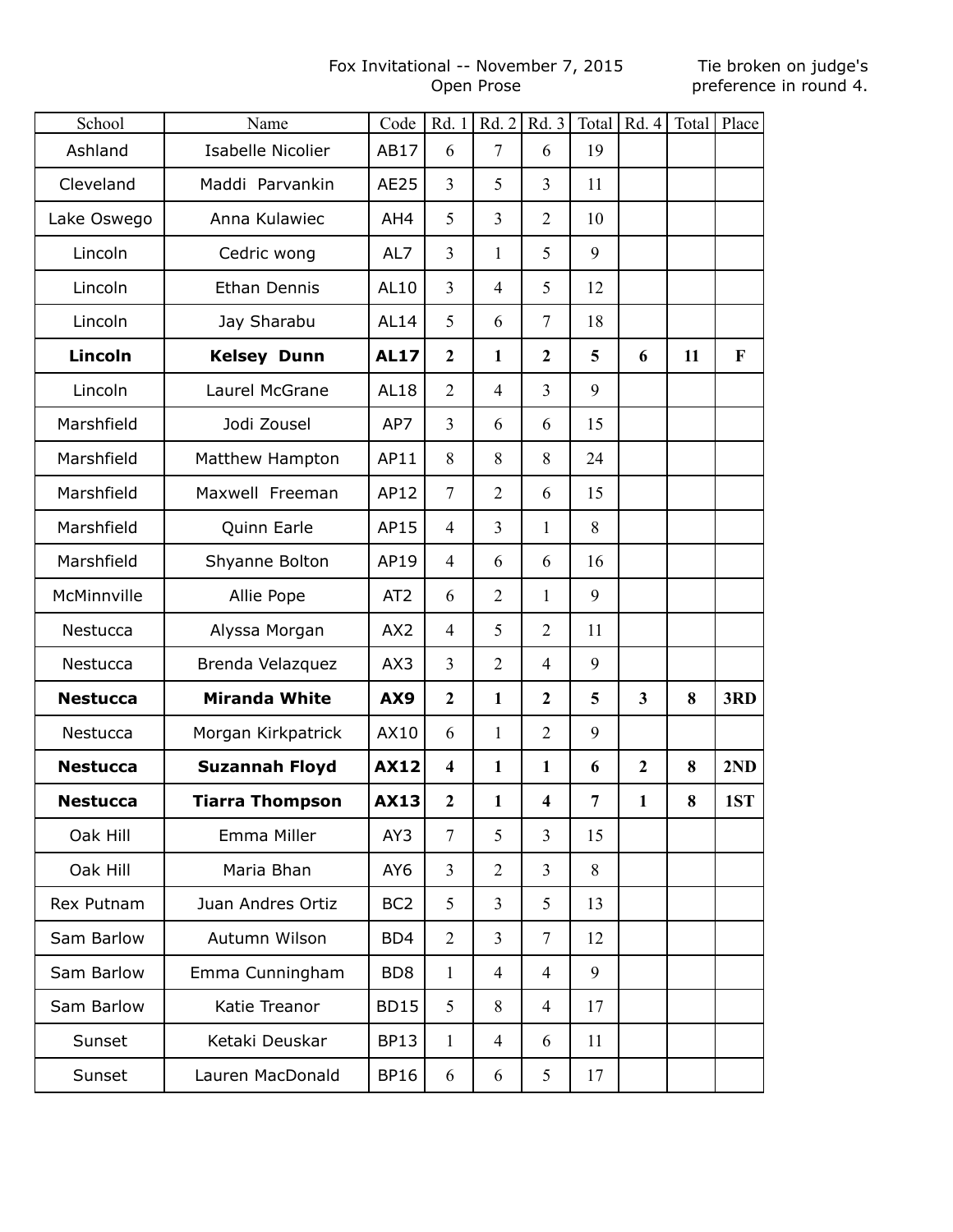# Fox Invitational -- November 7, 2015 Open Prose

| Sunset           | Shanelle Almeida          | <b>BP32</b>     | 5              | 5                       | 5                       | 15                      |                         |    |   |
|------------------|---------------------------|-----------------|----------------|-------------------------|-------------------------|-------------------------|-------------------------|----|---|
| Sunset           | Vandana Padmaraju         | <b>BP36</b>     | $\overline{4}$ | 3                       | 5                       | 12                      |                         |    |   |
| Sunset           | Yesha Jhala               | <b>BP40</b>     | 6              | 5                       | $\overline{4}$          | 15                      |                         |    |   |
| West Linn        | Aileen Converse           | BX <sub>1</sub> | 5              | 4                       | 3                       | 12                      |                         |    |   |
| <b>West Linn</b> | <b>Grace Converse</b>     | BX7             | 1              | $\overline{2}$          | $\overline{\mathbf{4}}$ | 7                       | 5                       | 12 | F |
| West Linn        | <b>Taylor Bosson</b>      | <b>BX12</b>     | 1              | 7                       |                         | 9                       |                         |    |   |
| Westview         | Divya Jeyasingh           | <b>BY16</b>     | 1              | 5                       | 3                       | 9                       |                         |    |   |
| <b>Westview</b>  | <b>Wendy Fan</b>          | <b>BY60</b>     | $\mathbf{2}$   | $\overline{\mathbf{4}}$ | 1                       | 7                       | 7                       | 14 | F |
| Wilson           | <b>Benedicte Hamilton</b> | BZ4             | 1              | $\mathbf{2}$            | 1                       | $\overline{\mathbf{4}}$ | $\overline{\mathbf{4}}$ | 8  | F |
| Wilson           | Rhona Bogren              | <b>BZ15</b>     | $\overline{4}$ | 3                       | $\overline{2}$          | 9                       |                         |    |   |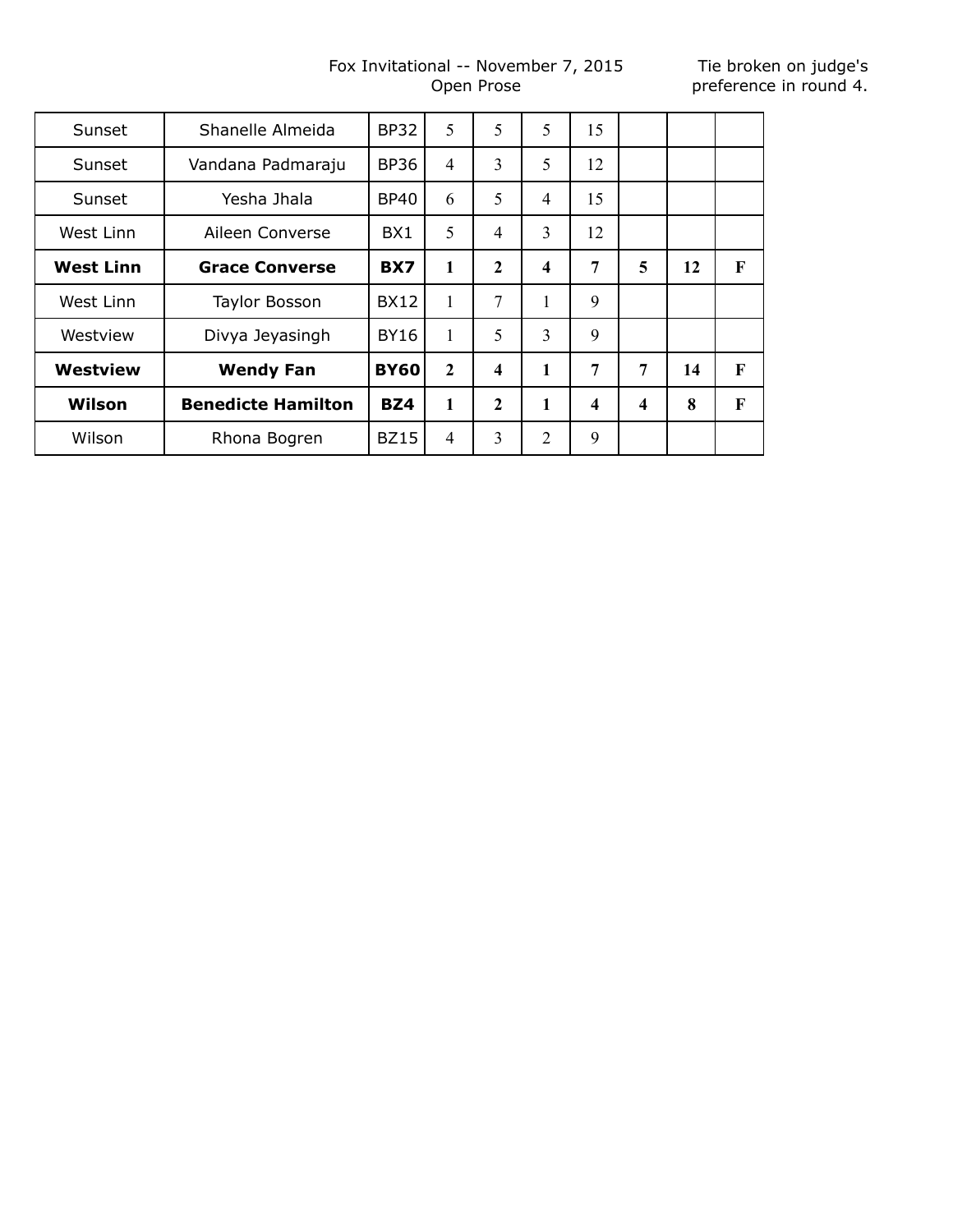# Fox Invitational -- November 7, 2015 Novice Radio

| School            | Name                   | Code             | Rd. 1                   |                         | Rd. 2   Rd. 3  |                         | Total   $Rd. 4$         |    | Total   Place |
|-------------------|------------------------|------------------|-------------------------|-------------------------|----------------|-------------------------|-------------------------|----|---------------|
| Ashland           | Abe Neimark            | AB1              | $\overline{7}$          | $\overline{2}$          | $\mathbf{1}$   | 10                      |                         |    |               |
| Ashland           | Alexander Dryland      | AB4              | 6                       | $\mathbf{1}$            | $\overline{3}$ | 10                      |                         |    |               |
| Ashland           | Joe Holden             | AB18             | 8                       | 8                       | 6              | 22                      |                         |    |               |
| Clackamas         | Annie Marshall         | AD4              | 1                       | $\overline{4}$          | $\overline{2}$ | $\overline{7}$          |                         |    |               |
| <b>Cleveland</b>  | <b>Jacob Parvankin</b> | <b>AE16</b>      | $\boldsymbol{2}$        | $\mathbf{2}$            | $\mathbf{2}$   | 6                       | 5                       | 11 | F             |
| Cleveland         | John Pender            | AE17             | $\mathbf{1}$            | $\overline{7}$          | 5              | 13                      |                         |    |               |
| <b>Cleveland</b>  | <b>Lyle Altschul</b>   | <b>AE24</b>      | $\mathbf{1}$            | $\overline{\mathbf{4}}$ | $\mathbf{1}$   | 6                       | 6                       | 12 | $\mathbf F$   |
| <b>Cleveland</b>  | <b>Matthew Blender</b> | <b>AE28</b>      | $\overline{\mathbf{3}}$ | $\mathbf{2}$            | $\mathbf{1}$   | 6                       | $\overline{\mathbf{4}}$ | 10 | $\mathbf F$   |
| Cleveland         | Rowan Anderson         | <b>AE38</b>      | $\overline{4}$          | 5                       | $\overline{4}$ | 13                      |                         |    |               |
| Cleveland         | Saiming Wenger         | AE39             | 3                       | 6                       | 1              | 10                      |                         |    |               |
| Cleveland         | <b>Scott Paret</b>     | AE41             | $\overline{2}$          | $\mathbf{1}$            | 6              | 9                       |                         |    |               |
| Cleveland         | Zoe Kaine              | AE46             | 5                       | 5                       | 3              | 13                      |                         |    |               |
| Lake Oswego       | Daniel Kim             | AH10             | 3                       | $\overline{4}$          | 5              | 12                      |                         |    |               |
| Lake Oswego       | Emmy Markgraf          | <b>AH12</b>      | $\mathbf{1}$            | $\overline{3}$          | $\overline{4}$ | 8                       |                         |    |               |
| Lake Oswego       | James Liu              | AH17             | $\mathbf{1}$            | $\overline{2}$          | $\overline{4}$ | $\overline{7}$          |                         |    |               |
| Lake Oswego       | William Mayhew         | AH26             | 7                       | $\overline{4}$          | $\tau$         | 18                      |                         |    |               |
| Lincoln           | Ashok Kaushik          | AL3              | $\overline{2}$          | $\overline{2}$          | 6              | 10                      |                         |    |               |
| Lincoln           | Michael McPhee         | AL <sub>23</sub> | $\mathbf{1}$            | 5                       | $\overline{4}$ | 10                      |                         |    |               |
| Lincoln           | Olivia Weissflog       | AL <sub>25</sub> | 5                       | 3                       | $\mathbf{1}$   | 9                       |                         |    |               |
| Lincoln           | Robert Cagle           | AL <sub>26</sub> | 3                       | $\mathfrak{Z}$          | 5              | 11                      |                         |    |               |
| Marist            | Chase Bond             | AM1              | $\overline{2}$          | $\overline{2}$          | $\overline{4}$ | 8                       |                         |    |               |
| Marist            | Danielle Shojai        | AM <sub>2</sub>  | $\overline{7}$          | 6                       | 6              | 19                      |                         |    |               |
| Marshfield        | Aiden Leahy-Crooks     | AP1              | 5                       | 6                       | $\overline{7}$ | 18                      |                         |    |               |
| Nestucca          | Stephanie Velazquez    | AX11             | 6                       | $\overline{3}$          | 5              | 14                      |                         |    |               |
| Oregon City       | <b>Isabel Moulet</b>   | AZ4              | $\overline{4}$          | $\mathbf{1}$            | $\overline{2}$ | $\tau$                  |                         |    |               |
| Sam Barlow        | Alec Vescovi           | BD1              | 6                       | 6                       | 5              | 17                      |                         |    |               |
| Sam Barlow        | Darcy Pound            | BD <sub>6</sub>  | $\overline{2}$          | 6                       | $\tau$         | 15                      |                         |    |               |
| <b>Sam Barlow</b> | <b>Keyanna Kahey</b>   | <b>BD17</b>      | $\boldsymbol{2}$        | $\mathbf{1}$            | $\mathbf{1}$   | $\overline{\mathbf{4}}$ | $\mathbf{1}$            | 5  | 1st           |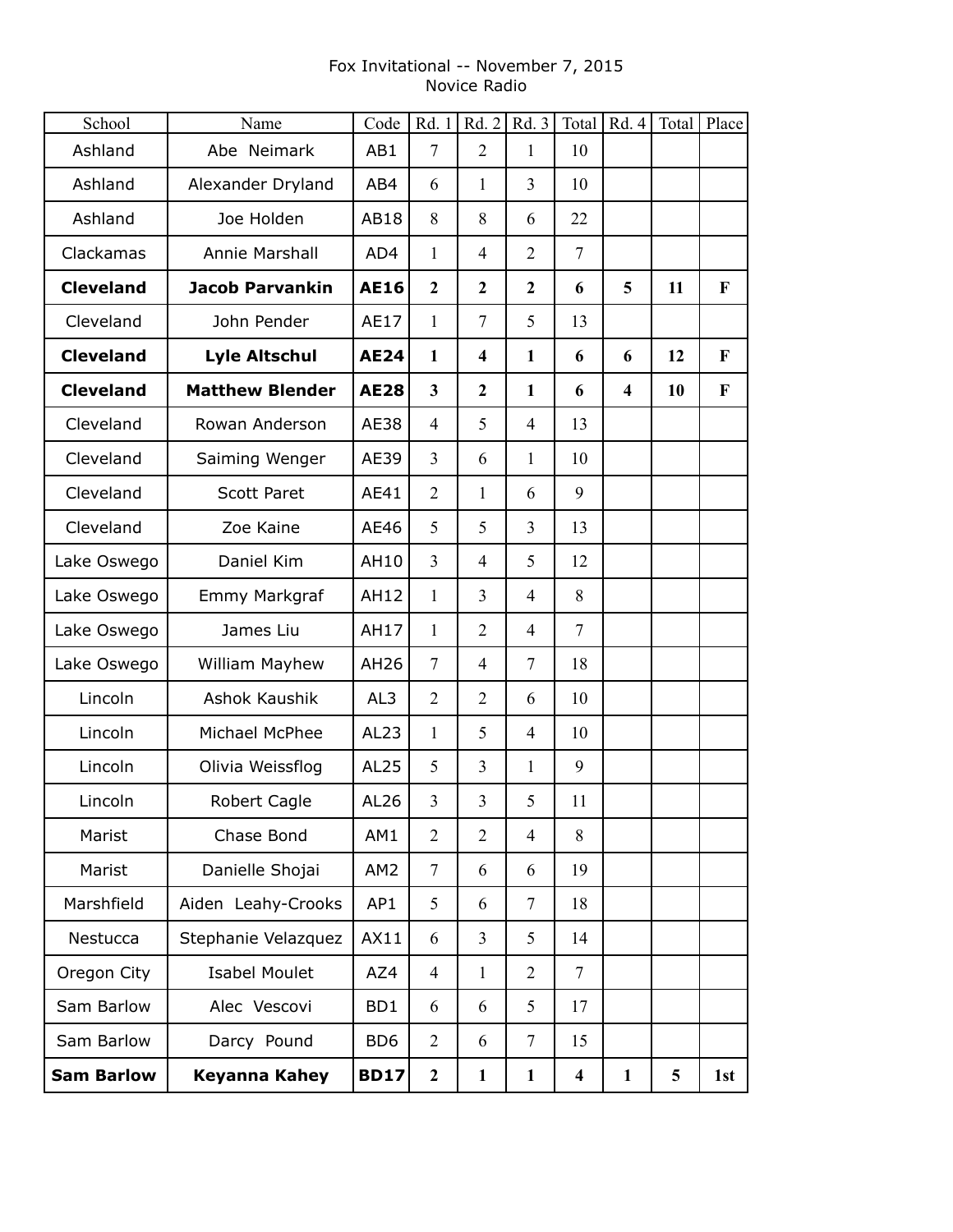# Fox Invitational -- November 7, 2015 Novice Radio

| Sam Barlow          | Sydney Harms            | <b>BD27</b>     | 6                       | $\overline{4}$ | 6              | 16                      |                         |   |     |
|---------------------|-------------------------|-----------------|-------------------------|----------------|----------------|-------------------------|-------------------------|---|-----|
| Sandy               | Alexa Kikes             | BE1             | 3                       | 5              | 3              | 11                      |                         |   |     |
| Silverton           | Caleb Smith             | BG4             | $\overline{2}$          | $\overline{3}$ | 3              | 8                       |                         |   |     |
| Silverton           | Dylan Pool              | BG5             | $\overline{4}$          | 5              | $\overline{2}$ | 11                      |                         |   |     |
| Silverton           | Ellie Hanson            | BG7             | $\overline{4}$          | 1              | 3              | 8                       |                         |   |     |
| <b>South Eugene</b> | <b>Ava Vasconcellos</b> | BH <sub>3</sub> | $\overline{\mathbf{3}}$ | $\mathbf{1}$   | $\overline{2}$ | 6                       | $\overline{\mathbf{3}}$ | 9 | 3rd |
| Southridge          | Cole Jones              | BL <sub>4</sub> | $\overline{4}$          | 4              | 5              | 13                      |                         |   |     |
| Southridge          | Paul Bringas            | <b>BL14</b>     | 3                       | 6              | 5              | 14                      |                         |   |     |
| Sunset              | Chitali Buge            | BP <sub>9</sub> | 5                       | $\overline{3}$ | 6              | 14                      |                         |   |     |
| Sunset              | <b>Neel Balusa</b>      | <b>BP19</b>     | 5                       | 5              | $\overline{4}$ | 14                      |                         |   |     |
| Sunset              | Prajna Woonnimani       | <b>BP24</b>     | 6                       | 6              | $\overline{4}$ | 16                      |                         |   |     |
| Tigard              | Rebecca Killion         | BT <sub>8</sub> | 5                       | 5              | $\overline{3}$ | 13                      |                         |   |     |
| West Linn           | Jeremy Mccaffrey        | BX <sub>9</sub> | 1                       | 3              | 3              | $\overline{7}$          |                         |   |     |
| <b>Westview</b>     | <b>Donitaa Julius</b>   | <b>BY17</b>     | $\overline{2}$          | $\mathbf{1}$   | $\mathbf{1}$   | $\overline{\mathbf{4}}$ | $\mathbf{2}$            | 6 | 2nd |
| Westview            | Harshita Narayanan      | <b>BY20</b>     | $\overline{4}$          | $\overline{4}$ | $\overline{2}$ | 10                      |                         |   |     |
| Westview            | Subisha Sundaram        | <b>BY55</b>     | $\overline{3}$          | $\overline{2}$ | $\overline{2}$ | $\overline{7}$          |                         |   |     |
|                     |                         | AG1             | 6                       | 8              | 8              | 22                      |                         |   |     |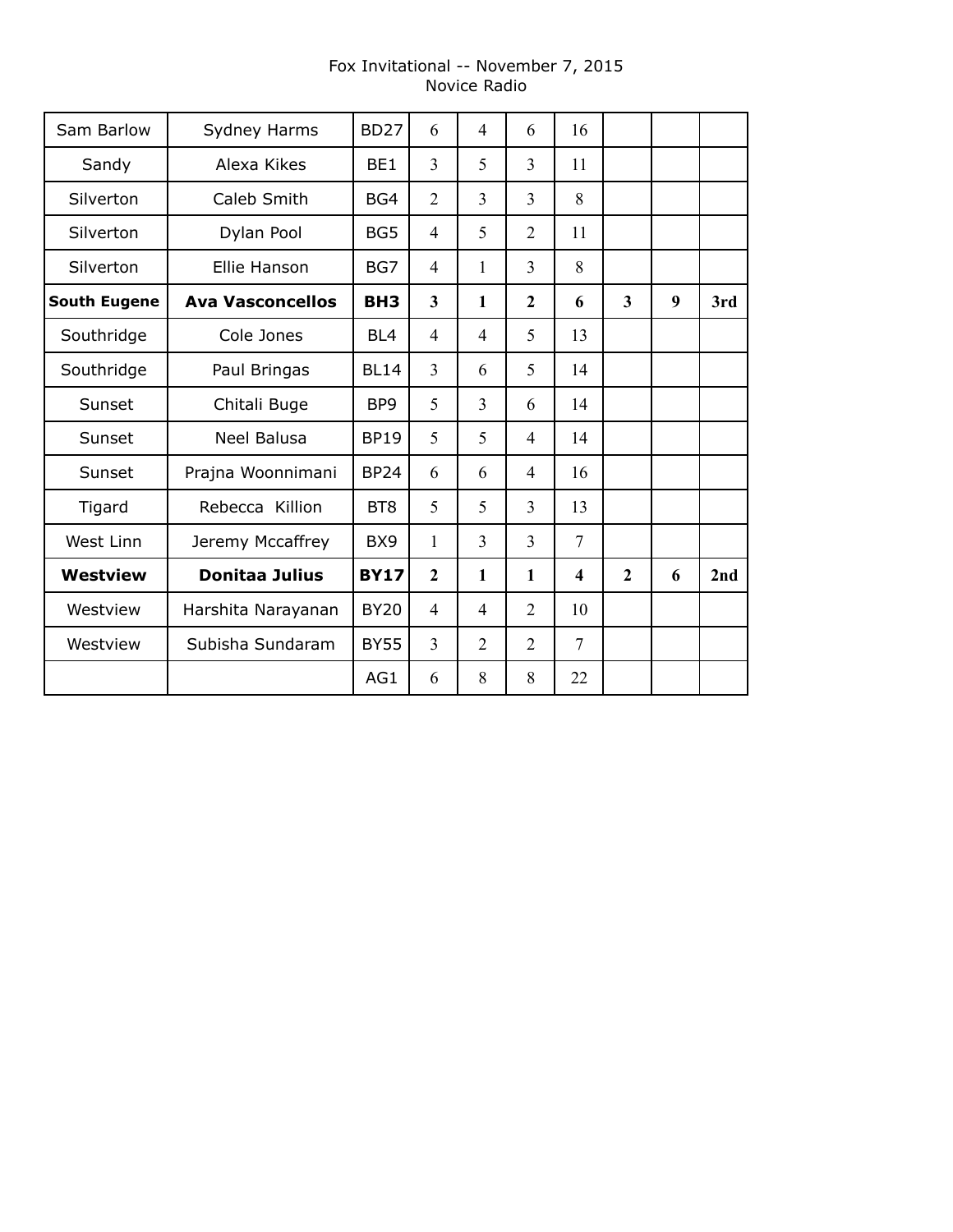# Fox Invitational -- November 7, 2015 Open Radio

| School            | Name                       | Code            | Rd. 1                   | Rd.2           | Rd.3           | Total                   | Rd. 4                   |    | Total   Place |
|-------------------|----------------------------|-----------------|-------------------------|----------------|----------------|-------------------------|-------------------------|----|---------------|
| <b>Aloha</b>      | <b>Justin Tran</b>         | AA4             | $\overline{\mathbf{3}}$ | $\mathbf{1}$   | $\mathbf{1}$   | 5                       | 5                       | 10 | $\mathbf{F}$  |
| Cleveland         | Alex Blosser               | AE1             | $\mathbf{1}$            | $\overline{2}$ | 5              | 8                       |                         |    |               |
| Cleveland         | Destiny Beaver             | AE7             | 5                       | $\overline{3}$ | $\overline{2}$ | 10                      |                         |    |               |
| <b>Cleveland</b>  | <b>Glen Skahill</b>        | <b>AE12</b>     | $\overline{\mathbf{4}}$ | $\mathbf{1}$   | $\mathbf{1}$   | 6                       | $\overline{2}$          | 8  | 3RD           |
| Cleveland         | Joseph Brower              | AE18            | $\overline{3}$          | 1              | 6              | 10                      |                         |    |               |
| <b>Cleveland</b>  | Maddi Parvankin            | <b>AE25</b>     | $\overline{2}$          | $\mathbf{1}$   | $\overline{2}$ | 5                       | $\mathbf{1}$            | 6  | 1ST           |
| Cleveland         | Quinn Samoulidis           | <b>AE35</b>     | $\mathbf{1}$            | 3              | $\overline{4}$ | 8                       |                         |    |               |
| Cleveland         | Terrell Cunningham         | AE43            | $\overline{2}$          | $\overline{4}$ | $\mathbf{1}$   | $\tau$                  |                         |    |               |
| Lake Oswego       | Dan Tudorica               | AH <sub>9</sub> | $\mathbf{1}$            | 5              | $\mathbf{1}$   | $\tau$                  |                         |    |               |
| Lake Oswego       | SaraJane Griffiths         | <b>AH25</b>     | 1                       | 3              | $\overline{3}$ | $\overline{7}$          |                         |    |               |
| Lakeridge         | Greg Bisbjerg              | AJ1             | $\overline{4}$          | 8              | 8              | 20                      |                         |    |               |
| Lakeridge         | Rachel Winningham          | AJ2             | $\overline{3}$          | 8              | 8              | 19                      |                         |    |               |
| Lincoln           | Subramaniam<br><b>Brad</b> | AL <sub>6</sub> | $\overline{4}$          | $\overline{2}$ | 1              | $\overline{7}$          |                         |    |               |
| Lincoln           | Emily Ma                   | AL <sub>9</sub> | $\overline{3}$          | $\mathbf{1}$   | 5              | 9                       |                         |    |               |
| <b>Lincoln</b>    | <b>Maia Abbruzzese</b>     | <b>AL22</b>     | $\mathbf{1}$            | $\mathbf{1}$   | $\mathbf{1}$   | $\overline{\mathbf{3}}$ | $\overline{\mathbf{3}}$ | 6  | 2ND           |
| Lincoln           | Tessa Cannon               | AL30            | $\overline{4}$          | $\overline{2}$ | $\overline{4}$ | 10                      |                         |    |               |
| Lincoln           | Zoie Brauser               | AL33            | $\overline{4}$          | $\overline{4}$ | $\overline{2}$ | 10                      |                         |    |               |
| Marist            | Sunny Childers             | AM5             | 8                       | 6              | $\overline{7}$ | 21                      |                         |    |               |
| <b>Marshfield</b> | Arianna Herrera            | AP4             | $\overline{2}$          | $\mathbf{1}$   | $\overline{2}$ | 5                       | $\overline{\mathbf{4}}$ | 9  | $\mathbf{F}$  |
| McMinnville       | Alyssa Moreland            | AT <sub>3</sub> | 6                       | $\overline{2}$ | 6              | 14                      |                         |    |               |
| Nestucca          | Isaak Welch                | AX6             | 5                       | 3              | $\overline{2}$ | 10                      |                         |    |               |
| Oak Hill          | Conrad Sproul              | AY <sub>2</sub> | $\overline{2}$          | 3              | $\overline{2}$ | $\overline{7}$          |                         |    |               |
| Oak Hill          | Emma Rosander              | AY4             | $\overline{2}$          | 8              | 6              | 16                      |                         |    |               |
| Sam Barlow        | Austin Schubert            | BD <sub>3</sub> | 5                       | $\overline{4}$ | $\overline{2}$ | 11                      |                         |    |               |
| Sam Barlow        | Claire Putnam              | BD <sub>5</sub> | 5                       | 5              | $\overline{3}$ | 13                      |                         |    |               |
| Sam Barlow        | Hunter Boelow              | <b>BD10</b>     | 5                       | 8              | $\overline{4}$ | 17                      |                         |    |               |
| Sam Barlow        | Johanna Hampton            | <b>BD13</b>     | $\overline{2}$          | 6              | $\overline{3}$ | 11                      |                         |    |               |
| Sandy             | <b>Audrey Sanders</b>      | BE3             | $\overline{2}$          | 1              | 5              | 8                       |                         |    |               |